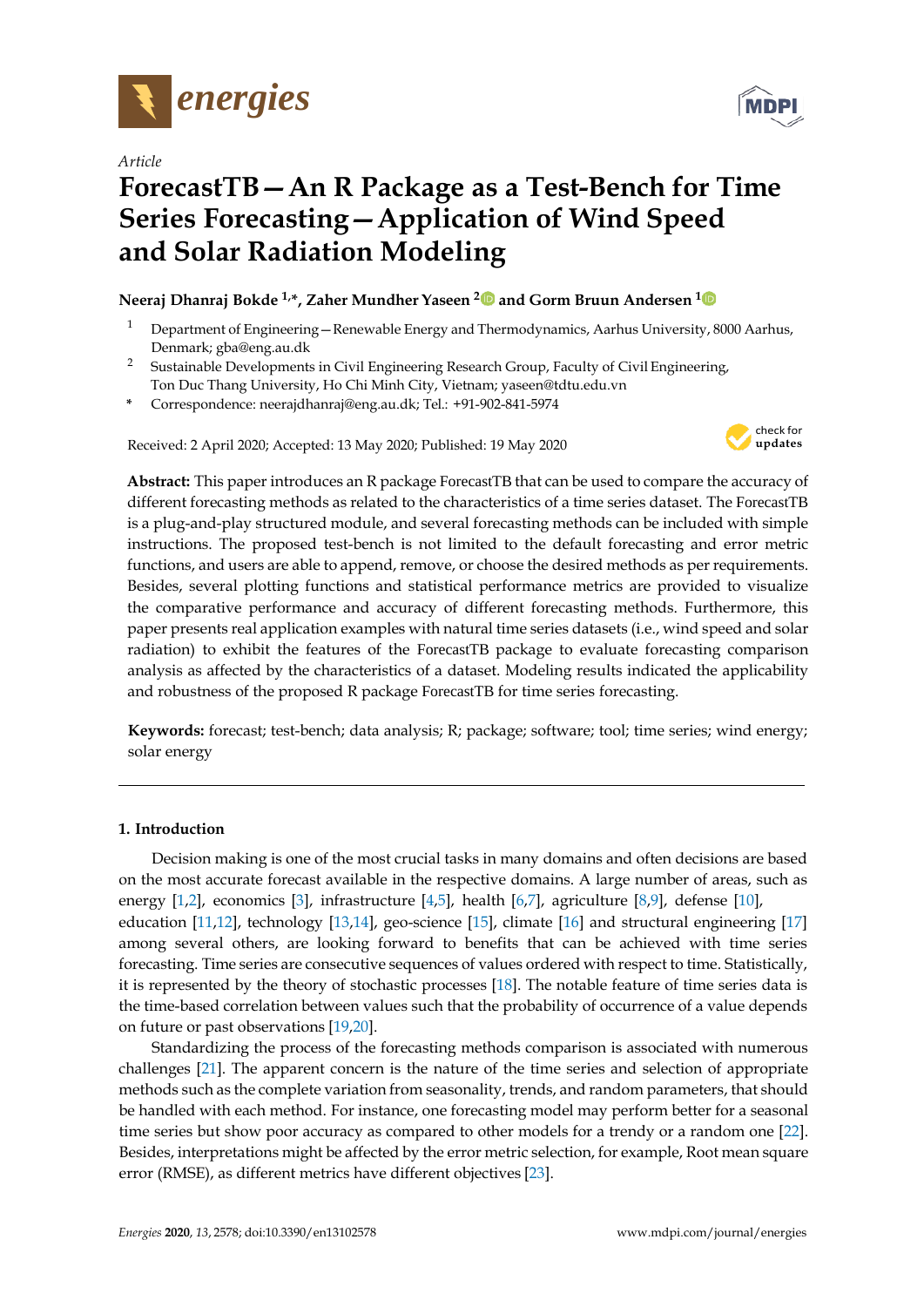The ForecastTB package can be helpful for professionals and researchers working in the field of data science and forecasting analysis. The salient features of the ForecastTB package are as follows:

- *•* **Reduction in efforts and time consumption:** The ForecastTB package is designed to reduce the efforts and time consumption for the time series forecasting analysis. It avoids the repetitive steps in the analysis and leads to the promising comparative results reportgeneration.
- *•* **Truthful comparison assurance:** The ForecastTB package ensures a truthful and unbiased comparison of forecasting methods. Hence, this package may be considered a reliable tool for forecasting models based on industrial reports generation or scientific publications.
- *•* **Reproducible research:** Along with unbiased comparisons, the ForecastTB package provides ease in reproducible research with minimum efforts. In other words, the forecasting comparison can be reproduced several times easily with the help of the ForecastTB package.
- *•* **Stepping stone in machine learning automation:** Forecasting methods play a very important role in machine learning applications [\[24\]](#page-22-12). The ForecastTB package aims to evaluate the best performing forecasting method for a given time series dataset and this can be presented as a stepping stone in machine learning automation modeling. For example, on changing nature and patterns of the time series dataset, a machine learning application could automatically replace the existing forecasting methods based on the output of the ForecastTB package.
- *•* **A handy tool:** The ForecastTB package is a handy tool, especially for researchers who are not comfortable with computer coding, since it is a plug-and-play module based package. A very simple syntax leads to very impressive and accurate forecasting comparison analysis.

This paper demonstrates the inspection of the ForecastTB package as a testbench for the comparative study of different forecasting methods [\[25\]](#page-22-13). The motivation behind this package is another R package, named imputeTestbench [\[26,](#page-22-14)[27\]](#page-22-15), which demonstrated great success in performing comparison analysis with time series imputation methods in several research studies [\[28–](#page-22-16)[31\]](#page-22-17). The ForecastTB package aims at providing an evaluation toolset that overcomes the challenges of discovering the most suitable forecasting method along with a detailed comparative analysis. This package allows simulating random possibilities of different strategies including Monte-Carlo simulation. Values forecasted with several different methods are then compared with a user defined error metric. A couple of plotting functions are provided for overall forecast evaluation visualization. Besides, demonstration examples and case studies on natural time series datasets are discussed to showcase the usage of ForecastTB package.

#### **2. Overview of ForecastTB**

The ForecastTB package is a plug-and-play structured module as shown in Figure [1.](#page-2-0) It is used to compare the forecasting methods, which begins by forecasting time series with distinct strategies. Then the prediction accuracies are evaluated with the error metrics for all methods for several repetitions. The prediction\_errors() function is employed for a forecasting method comparative evaluation with the consideration of various input parameters. It returns an object, which is the basic module in the package. Further this module can be updated with new methods and other parameters with append\_() and choose\_() functions. The Monte\_Carlo() function is a further extension of the prediction\_errors() module to compare distinct methods for randomly selected patches of the input time series. The remaining two functions, plotMethods() and plot\_circle(), are used to visualize forecasted results and error summaries for the chosen methods. All functions, as a set of modules, are based on and connected with the object provided by the prediction\_errors() function. Hence, the framework of the ForecastTB package is version-control-friendly. It means, in the future, new features in the next versions of the package, can be easily introduced.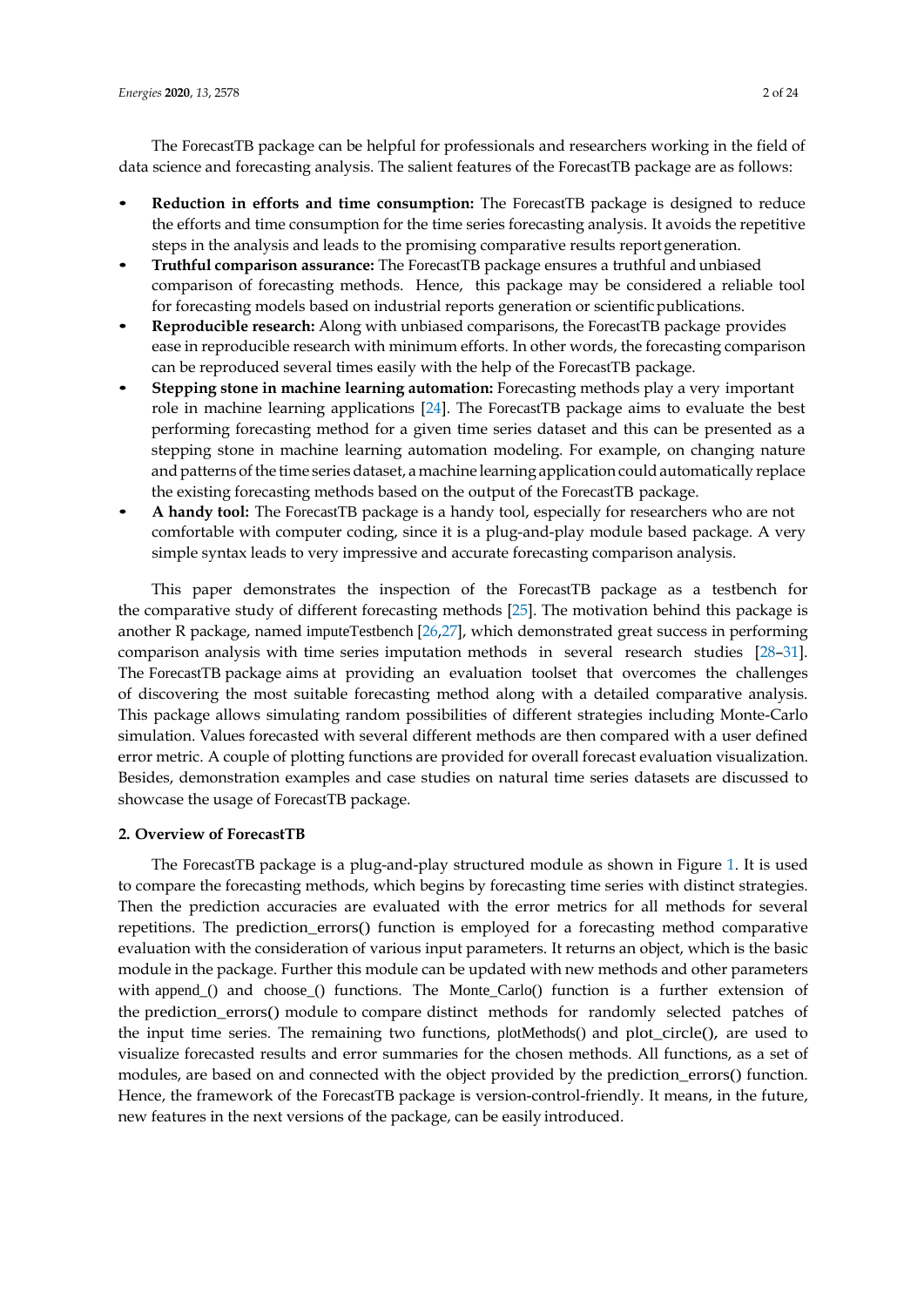<span id="page-2-0"></span>

**Figure 1.** The plug-and-play module of the ForecastTB package.

Dependencies include additional packages for data manipulation (reshape2, [\[32\]](#page-22-18); stats, [\[33\]](#page-22-19)), graphing (ggplot2, [\[34\]](#page-22-20); circlize, [\[35\]](#page-22-21); graphics, [\[33\]](#page-22-19); gridExtra, [\[36\]](#page-23-0); RColorBrewer, [\[37\]](#page-23-1)), and forecast (forecast, [\[38\]](#page-23-2); PSF, [\[39–](#page-23-3)[41\]](#page-23-4); decomposedPSF, [\[42\]](#page-23-5); methods, [\[33\]](#page-22-19)).

Recently, a package in R was proposed for streamlining time series forecasting with limited facilities and features, named as predtoolsTS [\[43](#page-23-6)[,44\]](#page-23-7). This tool assists in forecasting with the automated Auto-Regressive Integrated Moving Average (ARIMA) model [\[38\]](#page-23-2) and only regression typealgorithms from the caret [\[45\]](#page-23-8) package in the closed environment. Beyond this, there is no facility to append new forecasting methods and updating the comparison environment as perthe user's need. On the contrary, the proposed ForecastTB package provides such multiple facilities along with the possibilities of introducing new features with a simple plug-and-play structure as discussed in the article.

## *2.1. The prediction\_errors() function*

The prediction\_errors() is a primary function that compares the performance of different forecasting methods depends on various parameters supplied by user. The default methods included in prediction\_errors() are ARIMA from the forecast package [\[38\]](#page-23-2) and the Pattern sequence based forecast (PSF) method from the PSF package [\[39](#page-23-3)[,40\]](#page-23-9). This statistical method, ARIMA, is most widely and frequently used in time series forecasting. It is comfortably modeled as compared to more complex approaches. Moreover, to avoid further complexity, the auto.arima() function in the forecast package [\[38\]](#page-23-2) and psf() from the PSF package are used, which automatically estimates the model parameters required for the given dataset. With the following examples, we show the possibility of adding extra and user-defined methods as needed.

Following are the arguments of the prediction\_errors() function:

 $a \le$ - prediction\_errors(data = data, nval = 12,  $ePara = c('RMSE', 'MAE'), ePara_name = c('RMSE', 'MAE'),$ Method =  $c('ARIMA', 'PSF'), MethodName = c('ARIMA', 'PSF'),$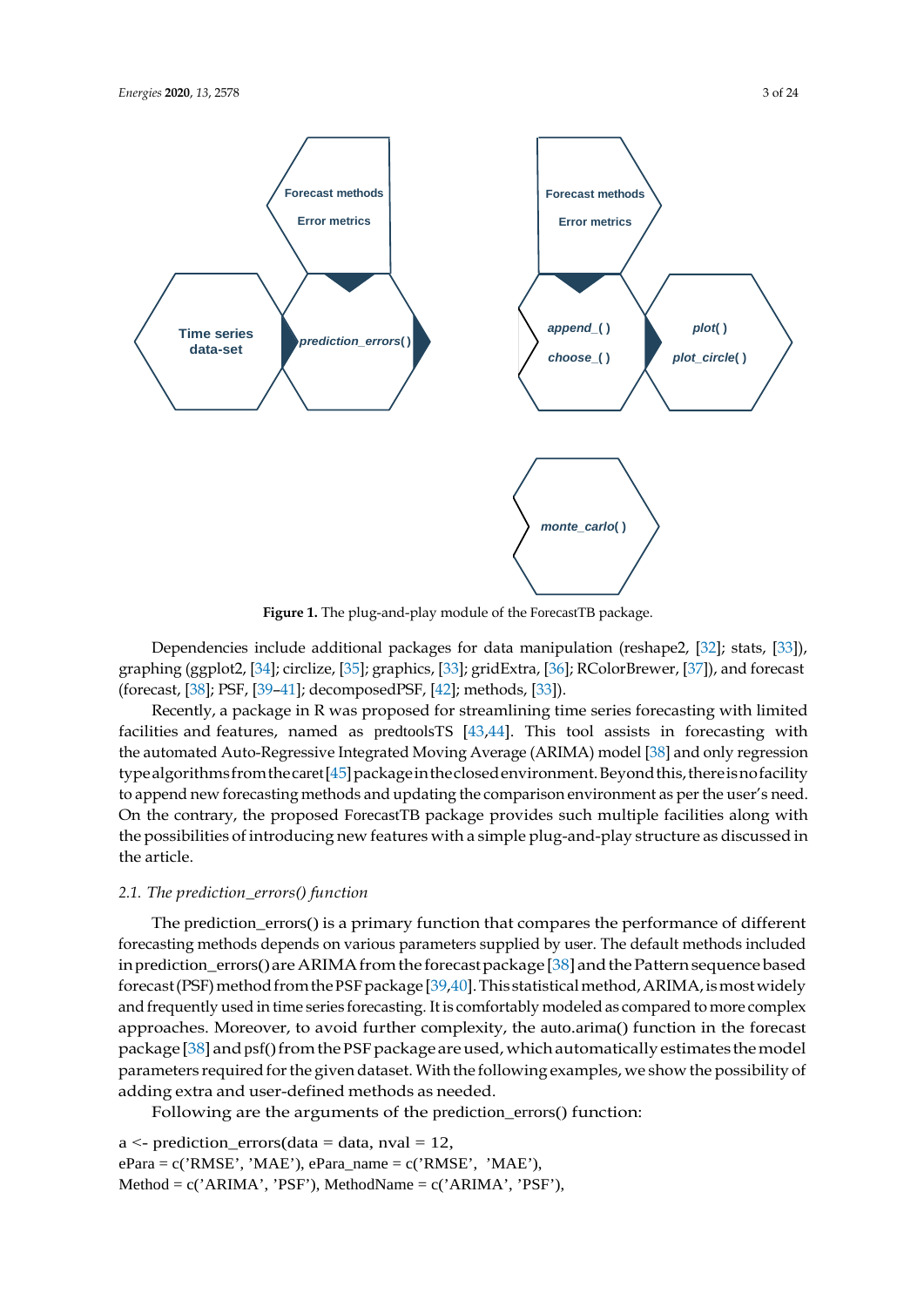$strats = 'Recursive', dval = length(data),$  $append_ = 0$ 

### data:

A ts (stats) as input dataset (numeric object) to be evaluated. It is a time varied dataset for comparison of performance and accuracy of forecasting methods.

#### nval:

An integer value to decide a number of values to be predicted while comparing the forecasting methods. The default value is 12.

# ePara:

The forecasted and observed values are compared with error metrics. The root-mean-squared error(RMSE), mean absolute error(MAE), and mean absolute percent error(MAPE) [\[46\]](#page-23-10) are the default error metrics included in ForecastTB, but the individual metric can be opted using ePara = 'rmse', 'mae', or 'mape'. The error metrics are defined as:

RMSE = 
$$
\frac{1}{N} \sum_{i=1}^{N} x_i - \hat{x}_i^2
$$
 (1)

$$
MAE = \frac{1}{N} \sum_{i=1}^{N} 1 \chi_i - \hat{\chi_i} 1
$$
 (2)

$$
MAPE = \frac{1}{N} \sum_{i=1}^{N} \frac{1 \chi_i - \chi_i \mathbf{1}}{\chi_i} \times 100\%,
$$
\n(3)

where  $X_i$  and  $\hat{X}_i$  are the observed and forecasted data at time t, respectively. N is the number of data for forecast evaluation.

Additionally, a new error metric of the user's choice can be introduced in the following manner: ePara = c("errorparametername"), where errorparametername is an external function which returns desired error values for original and forecasted values. It is discussed in detail in the following sections.

#### ePara\_name:

A string of characters for the names of error metrics provided in ePara. In the prediction\_errors() function, RMSE, MAE and MAPE are the default names for the error parameters.

#### Method:

A string with method names that are used to forecast values with ARIMA, PSF and user-defined methods. The ARIMA is a default method until the user changes it. For instance, Method =  $c("PSF")$ will use only the PSF with the prediction\_errors() function. New forecasting methods can be included in prediction\_errors() function with Method =  $c("test1(data, nval)"$  vector, where test1 is an external function which forecasts nval number of future values for input data and returns the forecasted values. Such multiple functions can be added in the Method parameter. The external function is expected to provide forecast methods using the recursive strategy.

## MethodName:

A string of characters provided by user as one or more forecast methods passed to Method. The default list of name of method in the prediction\_errors() function is ARIMA.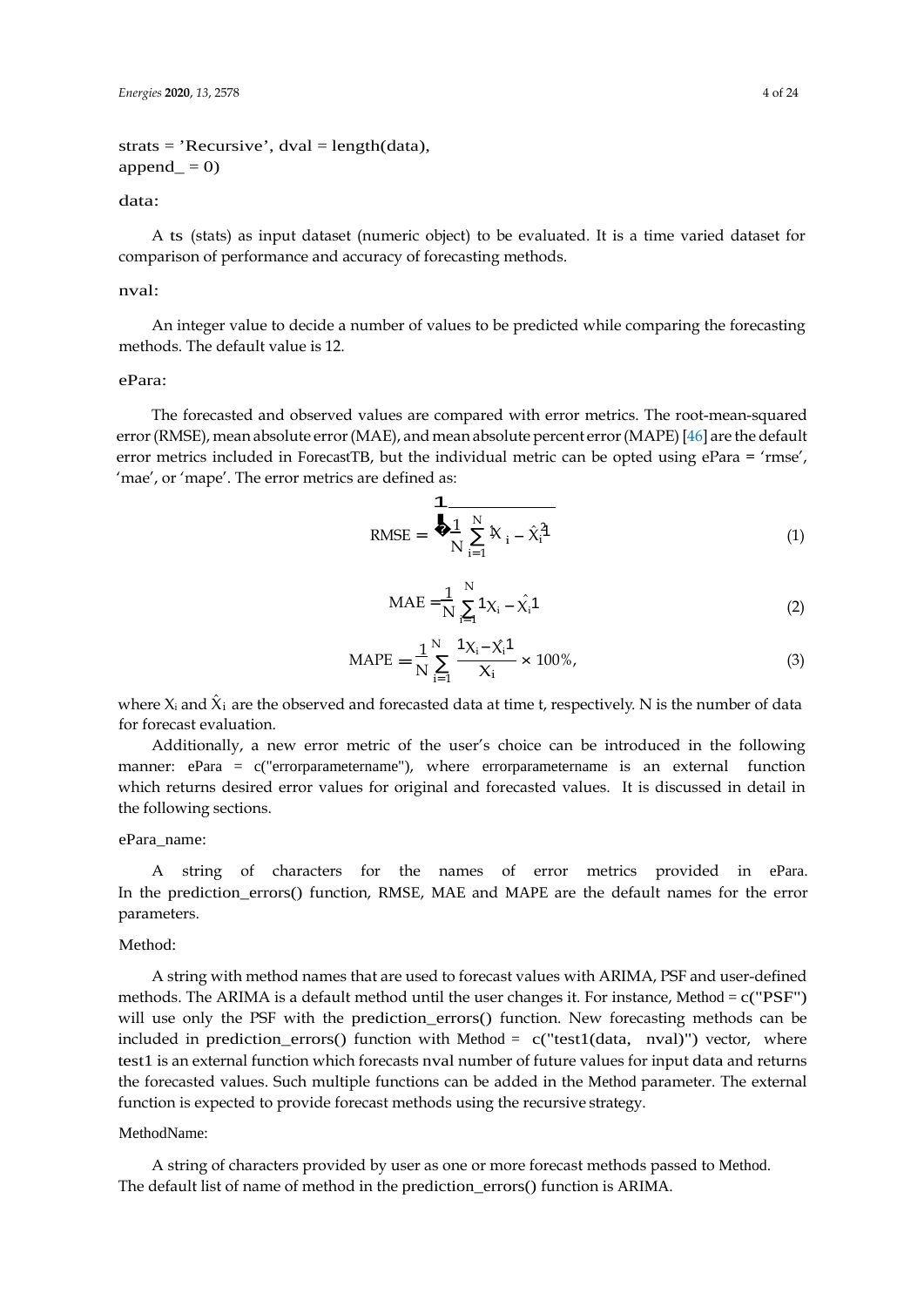#### strats:

A character string of names of forecasting strategies used for time series forecasting. The strategies used in the current version of the prediction\_errors() function are Recursive and DirRec. In the recursive approach, the first value is predicted with a prediction model and then appended to the data-set. Fits to the same model are then used to predict the next value. In the DirRec approach, the first value is predicted with a model and appended it to the data-set. A new model is then fitted and used to predict the next value and so on. The default strategy in the prediction\_errors() function is the Recursive one.

#### append\_:

A flag that suggests if the function is used to append to another instance. The default flag is 1, which indicates newly added methods are compared with the default methods. When the flag is 0, all methods, excluding default methods, will be compared.

#### dval:

An integer that specifies the length of the data subset to be used for forecasting. The default value is the length of the dataparameter.

With the default entities for all arguments, the prediction\_errors() function generates an S4 object of class prediction\_errors as the error profile for the forecasting methods. This prediction\_errors() function returns two slots as output. The first slot is output, which providesError\_Parameters,indicatingerrorvalues forthe forecastingmethodsanderrorparameters defined in the framework, and Predicted\_Values as values forecasted with the same foreasting methods. Further, the second slot is parameters, which returns the parameters used or provided to prediction\_errors() function. This is illustrated in the following example:

# *#'AirPassengers' is a sample dataset in CRAN* prediction\_errors(data = AirPassengers)

```
## An object of class "prediction_errors" 
## Slot "output":
## $Error_Parameters
## RMSE MAE MAPE exec_time 
## ARIMA 53.357458 45.662500 9.647511 1.248623
##
## $Predicted_Values
## 1 2 3 4 5 6 7
## Test values 417.0000 391.0000 419.0000 461.0000 472.0000 535.0000 622.0000
## ARIMA 425.5702 432.2525 489.0878 499.4493 539.9511 539.7919 536.0011
## 8 9 10 11 12
## Test values 606.000 508.0000 461.000 390.0000 432.0000
## ARIMA 525.408 492.9301 486.233 461.6871 470.2665
##
##
## Slot "parameters":
## $data
## Jan Feb Mar Apr May Jun Jul Aug Sep Oct Nov Dec
## 1949 112 118 132 129 121 135 148 148 136 119 104 118
## 1950 115 126 141 135 125 149 170 170 158 133 114 140
## 1951 145 150 178 163 172 178 199 199 184 162 146 166
## 1952 171 180 193 181 183 218 230 242 209 191 172 194
```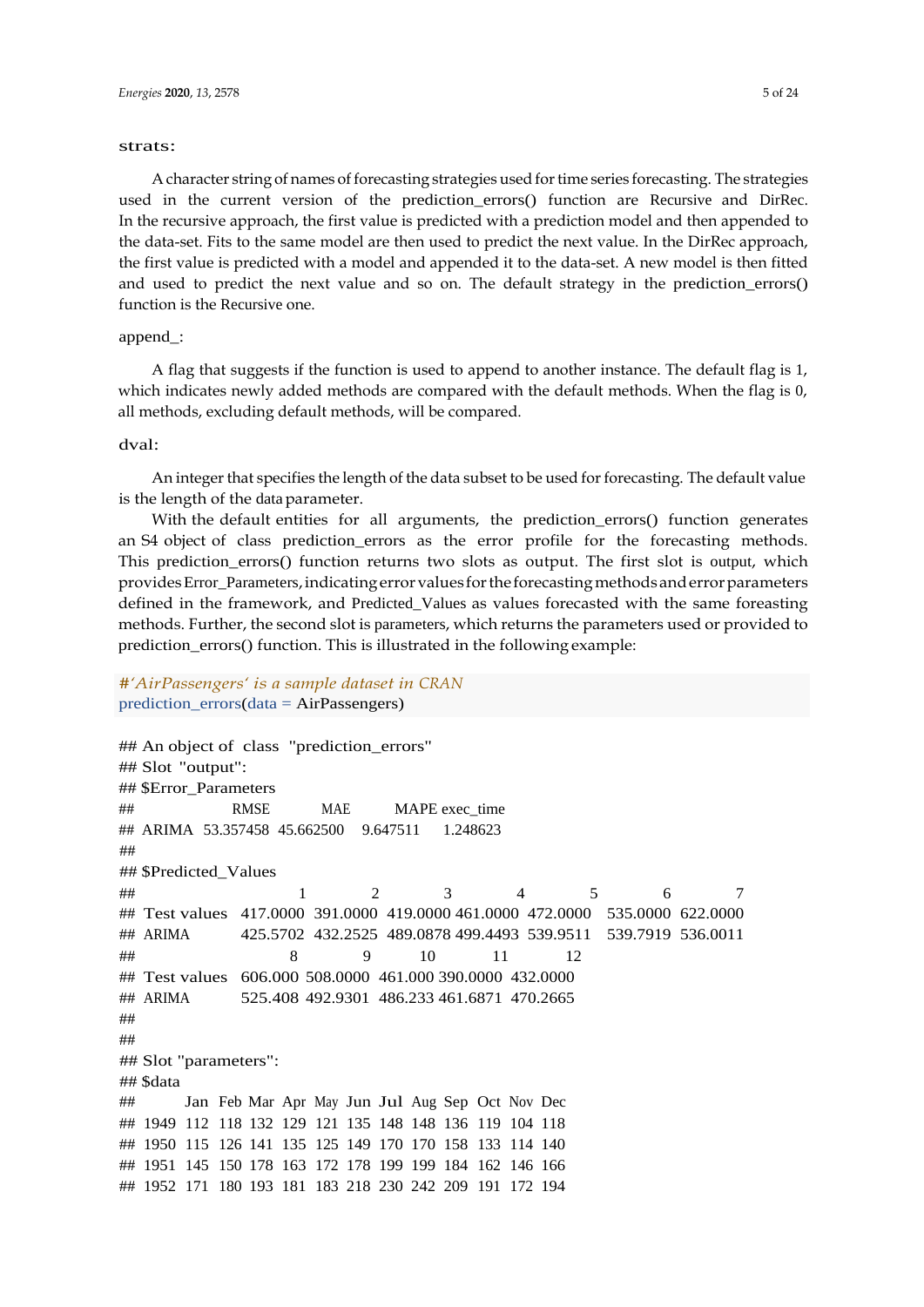```
## 1953 196 196 236 235 229 243 264 272 237 211 180 201
## 1954 204 188 235 227 234 264 302 293 259 229 203 229
## 1955 242 233 267 269 270 315 364 347 312 274 237 278
## 1956 284 277 317 313 318 374 413 405 355 306 271 306
## 1957 315 301 356 348 355 422 465 467 404 347 305 336
## 1958 340 318 362 348 363 435 491 505 404 359 310 337
## 1959 360 342 406 396 420 472 548 559 463 407 362 405
## 1960 417 391 419 461 472 535 622 606 508 461 390 432
##
## $nval
## [1] 12
##
## $ePara
## [1] "RMSE" "MAE" "MAPE"
##
## $ePara_name
## [1] "RMSE" "MAE" "MAPE"
##
## $Method
## [1] "ARIMA"
##
## $MethodName
## [1] "ARIMA"
##
## $Strategy
## [1] "Recursive"
##
## $dval
## [1] 144
```
#### *2.2. The append\_() and choose\_()functions*

The append\_() and choose\_() are functions to add new forecasting methods and choose the selected methods to and within the prediction\_errors object. These functions make ForecastTB a handy plug-and-play tool for forecasting analysis. The append\_() function has the following arguments:

append (object  $= a$ , Method =  $c("test2(data, nval)",$  MethodName =  $c("Test2"),$  $ePara = c('RMSE', 'MAE'), ePara<sub>n</sub>ame = c('RMSE', 'MAE'))$ 

### object:

A prediction\_errors object with two slots, output and parameters returned by the prediction\_errors() function.

# Method, MethodName, ePara and~ePara\_name:

These parameters are with similar meaning as that supplied to the prediction\_errors() function. The ePara and ePara name parameters of the append () function automatically get synced with the prediction\_errors() function. The append\_() function returns the error profile for the forecasting methods along with newly added ones in the form of an updated prediction\_errors object.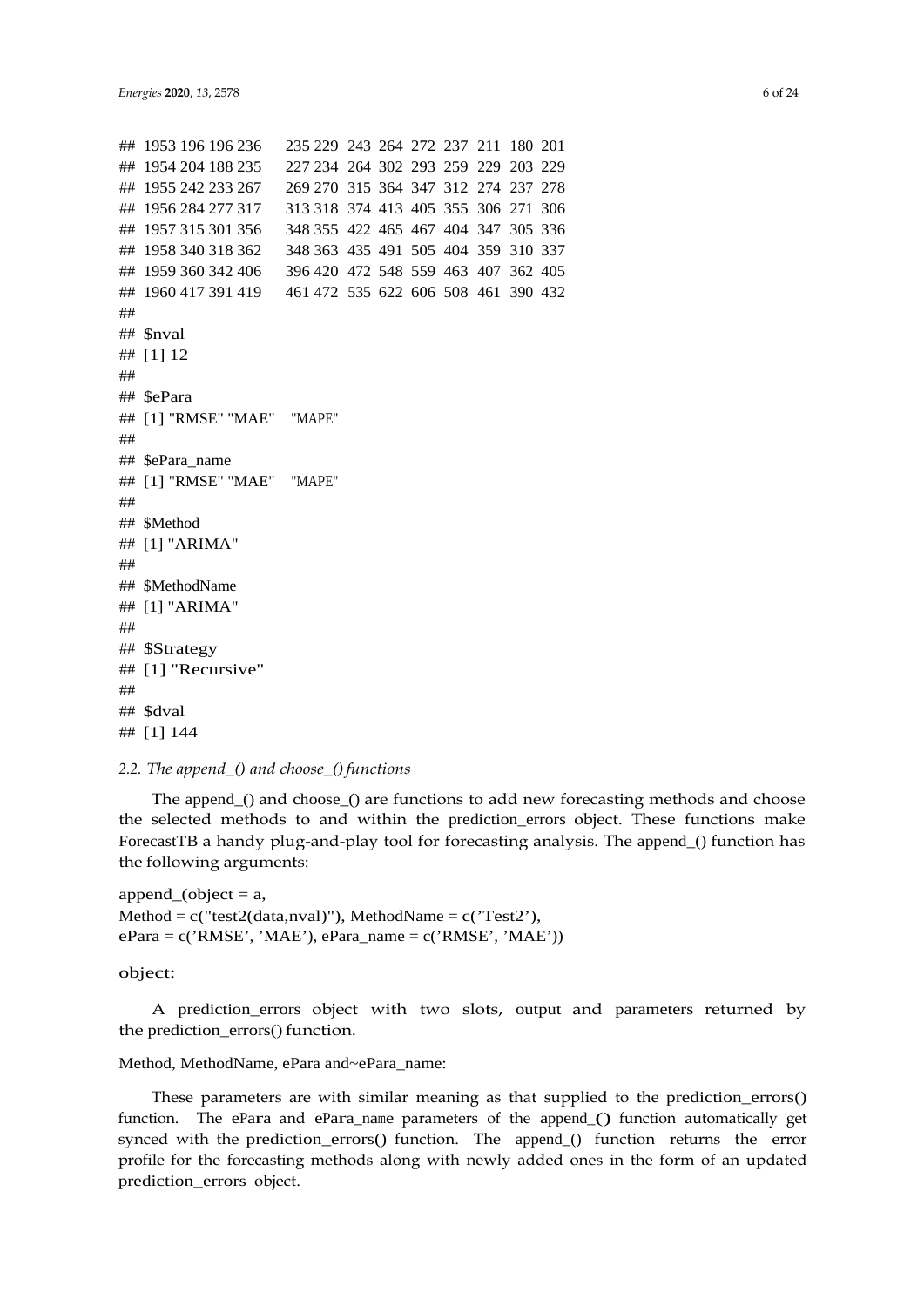Further, the choose\_() function helps the user to manipulate the prediction\_errors object, by allowing selection of the desired methods existing in the object. The choose\_() function has the following argument:

choose\_(object)

object:

A prediction\_errors object returned by the prediction\_errors() or append\_() function. The syntax of the choose\_() function is discussed in the following example. The variable c is an object with three forecasting methods comparisons. After provide the c object to the choose<sub>()</sub> function, it returns the following output showing names of forecasting methods attached in the c object and asks the index number of method to be removed from the same object. Finally, it stores the newly updated object in the variable d.

 $\#H > d < \text{choose\_(object = c)}$ ## Following are the~methods attached with the~object:  $\#$  [,1] [,2] [,3] ## Indices "1" "2" "3" ## Methods "ARIMA" "DPSF" "xyz" ## Enter the~indices of methods to remove:2

After removing on of the methods with the choose\_() function, a new object d is returned as follows:

```
##
> d@output
##
$Error_Parameters
## RMSE MAE MAPE exec_time
## ARIMA 2.3400915 1.9329816 4.2156087 0.1328349
## xyz 4.0909453 3.3250000 7.1517742 0.4336619
##
## $Predicted_Values
## 1 2 3 4 5 6 7 8
## Test values 39.40000 40.90000 42.40000 47.80000 52.40000 58.00000 60.70000 61.80000
## ARIMA 37.41933 37.69716 41.18252 46.29926 52.24804 57.10696 59.71674 59.41173
## xyz 44.20000 39.80000 45.10000 47.00000 54.10000 58.70000 66.30000 59.90000
## 9 10 11 12
## Test values 58.20000 46.7000 46.60000 37.80000
## ARIMA 56.38197 51.4756 46.04203 41.52592
## xyz 57.00000 54.2000 39.70000 42.80000
```
In this way, the append\_() and choose\_() functions provide features to manage the desired forecasting methods in the prediction\_errors object with simple and single lined syntax. Besides, these functions avoid repetitive computation and execution of the methods which are already attached in the prediction\_errors object.

#### *2.3. The plot.prediction\_errors() and plot\_circle() functions*

The plot.prediction\_errors() and plot\_circle() functions allow users to plot the S4 object of the prediction\_errors class. The plot.prediction\_errors() is an S3 method, in which, along with the prediction\_errors object, it optionally accepts other variables in used to describe plots in R, such as, legends, axes, labels, and so forth. This function plots a bar-chart of error values and execution time and line plots of forecasted values with significant color changes for different forecasted methods. The plot generated plot.prediction\_errors() consists of a dynamic margin size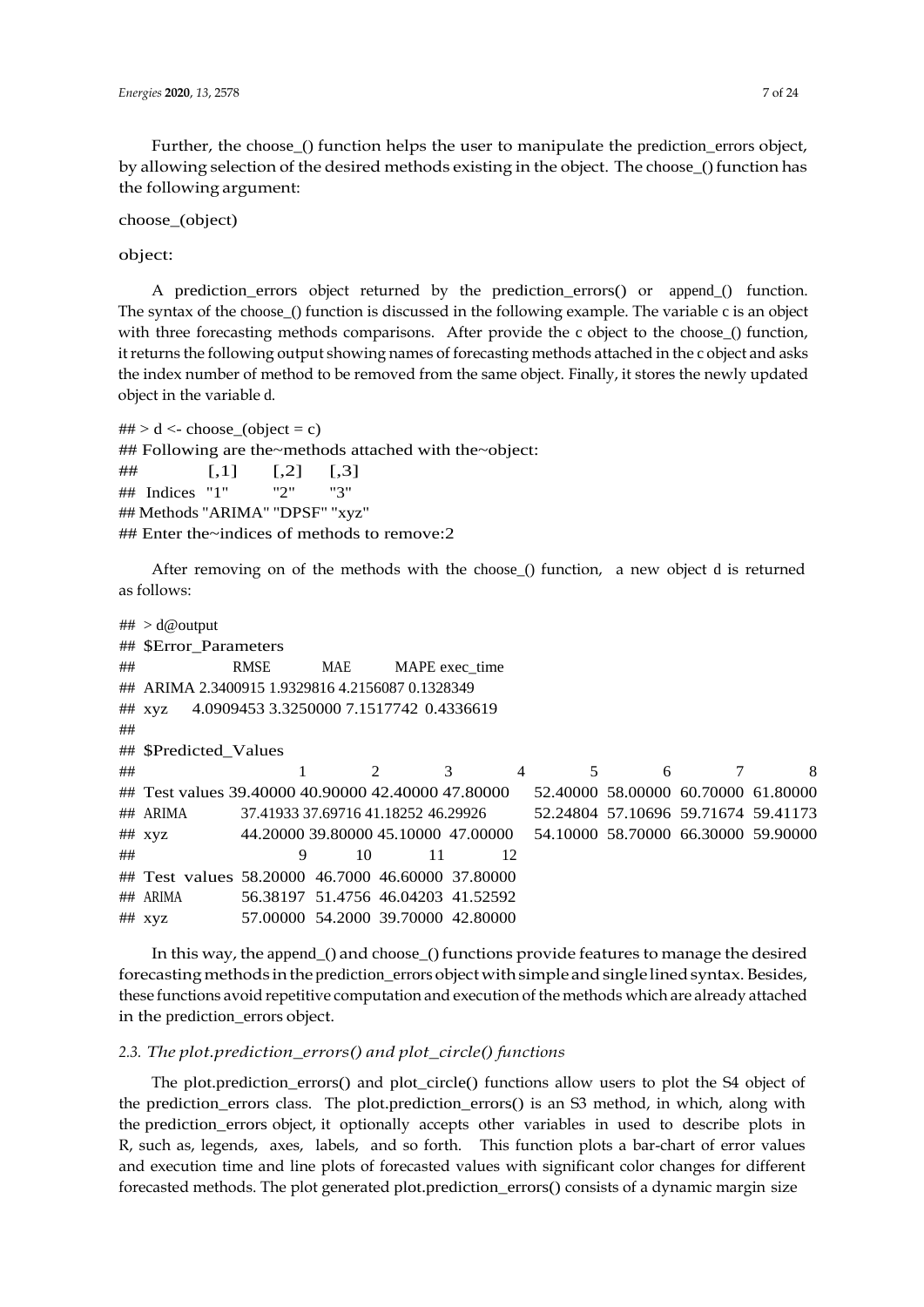with which forecasted values can be included if required. The plot.prediction\_errors() function syntax and usage are discussed below:

### plot.prediction errors(object =  $a, ...$ )

Furthermore, the plot circle() function provides a polar plot for showing forecasted values, especially if these are seasonal values. This plot shows how forecasted observations are behaving on an increasing number of seasonal time horizons. The syntax of the plot\_circle() function is similar to that of plot.prediction\_errors() one, as shown below:

# $plot\_circle(object = a, ...)$

## *2.4. The monte\_carlo() function*

Monte-Carlo sampling is a very popular strategy to compare the performance of forecasting methods. In this strategy, multiple patches of a dataset are selected randomly and then tests of the performance of the forecasting methods are executed. It returns the average of error values obtained for each data patches. The most notable feature of the Monte-Carlo strategy is that it ensures an accurate comparison of forecasting methods and avoids the biased results which might be obtained by chance.

The monte\_carlo() function has the following arguments:

## monte\_carlo(object, size, iteration, fval,figs)

## object:

An S4 object of the prediction\_errors class with two slots, output and parameters returned by the prediction\_errors(), append\_() or choose\_() functions. The monte\_carlo() function tunes itself based on parameters returned by the object.

### size:

An integer value representing the length of the patches from the time series dataset used in the Monte Carlo strategy. The input dataset is referred from the prediction\_errors object.

### iteration:

A numeric value representing the iterations to be used by the Monte-Carlo strategy.

#### fval:

A flag, when it is on (fval = 1), the monte\_carlo() function return the output along with the forecasted values for each iteration. The default value of fval is 0, that returns only the error values in RMSE in eachiteration.

#### figs:

A flag to plot with the plot.prediction\_errors() function for each iteration in Monte-Carlo strategy when figs  $= 1$ . The default value of figs is 0 and it does not return any plots.

This way, the monte\_carlo() function returns the error values along with the mean values for the provided forecasted methods in each iteration of the Monte-Carlo strategy. This function can be used as a quick tool to create an intuition of best-suited forecasting method for a given time series dataset.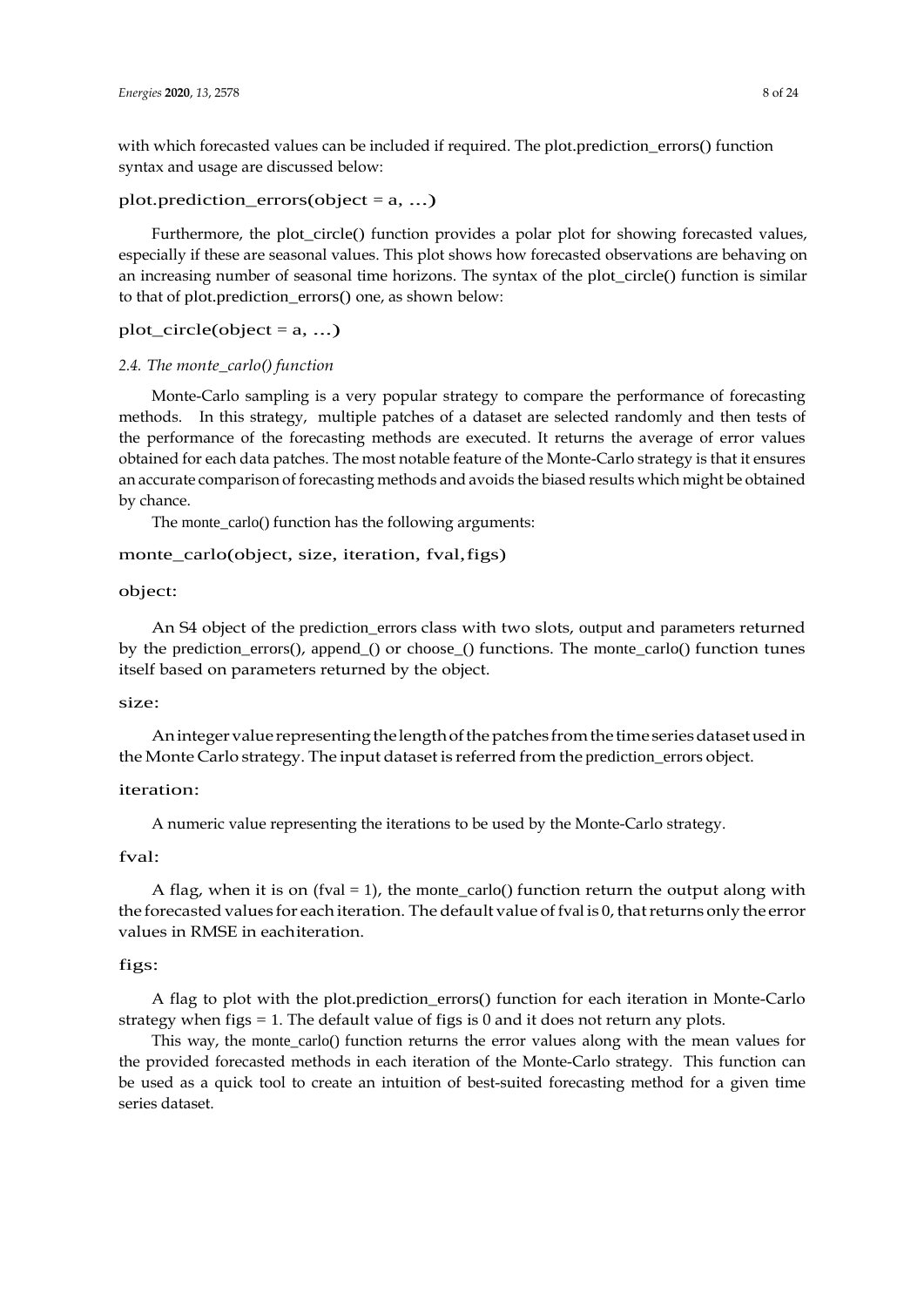#### **3. A Case Study: Performance of Forecasting Methods on Standard Natural Time Series**

This section presents a case study to introduce the use of the ForecastTB package as a test-bench to compare the performance of time series forecasting methods. The methods used in the case study are the auto.arima(), ets(), psf(), and lpsf() that are frequently used R functions for time series forecasting. The two standard datasets used in this example are nottem and sunspots. The nottem is theaverageairtemperaturesrecordedatNottinghamCastleindegreesFahrenheitfrom1920to1930 (datasetspackage,[\[33\]](#page-22-19))Similarly,thesunspotsismeanrelative sunspotnumbers from1749to1983 (datasets package, [\[33\]](#page-22-19)). Both datasets are measured on monthly basis.

In the following examples, the whole comparison analysis and visualization are done for the nottem dataset, but only the error values are shown for the sunspots dataset. The following are the two functions that represent forecasting methods. These methods include LPSF and PSF methods from the decomposedPSF [\[42\]](#page-23-5) and PSF [\[39\]](#page-23-3) packages. These functions consume time series dataset and nval as input parameters and return the forecasted values as a string.

```
library(decomposedPSF)
test1 <- function(data, nval){ 
return(1psf(data = data, n. ahead = nval))}
library(PSF)
test2 <- function(data, nval){
  a \leq p\text{sf(data} = \text{data}, \text{ cycle} = 12)b \le- predict(object = a, n.ahead = nval)
return(b)
}
```
ThefollowingcodechunkisthemainfunctionintheForecastTBpackage,inwhichperformance of ARIMA along with the above mentioned (PSF and LPSF) methods are compared for the nottem time series for next 12 months forecast. The output of the function is saved in the variable a1 as an S4 object of prediction\_errors class.

```
a1 \leq prediction_errors(data = nottem, nval = 12,
Method = c("test1(data, nval)", "test2(data, nval"),MethodName = c("LPSF", "PSF"),append = 1)
a1
## An object of class "prediction_errors" 
## Slot "output":
## $Error_Parameters
## RMSE MAE MAPE exec time
## ARIMA 2.3400915 1.9329816 4.2156087 0.2290468
## LPSF 5.3525306 4.5916667 9.6590830 0.2280521
## PSF 2.2454324 1.9450000 4.1462600 0.1007819
##
## $Predicted Values
## 1 2 3 4 5 6 7
## Test values 39.40000 40.90000 42.40000 47.80000 52.40000 58.00000 60.70000
## ARIMA 37.41933 37.69716 41.18252 46.29926 52.24804 57.10696 59.71674
## LPSF 38.55000 37.10000 34.90000 43.15000 45.50000 52.40000 55.95000
## PSF 38.38000 37.56000 41.80000 45.46000 52.96000 57.14000 61.68000
```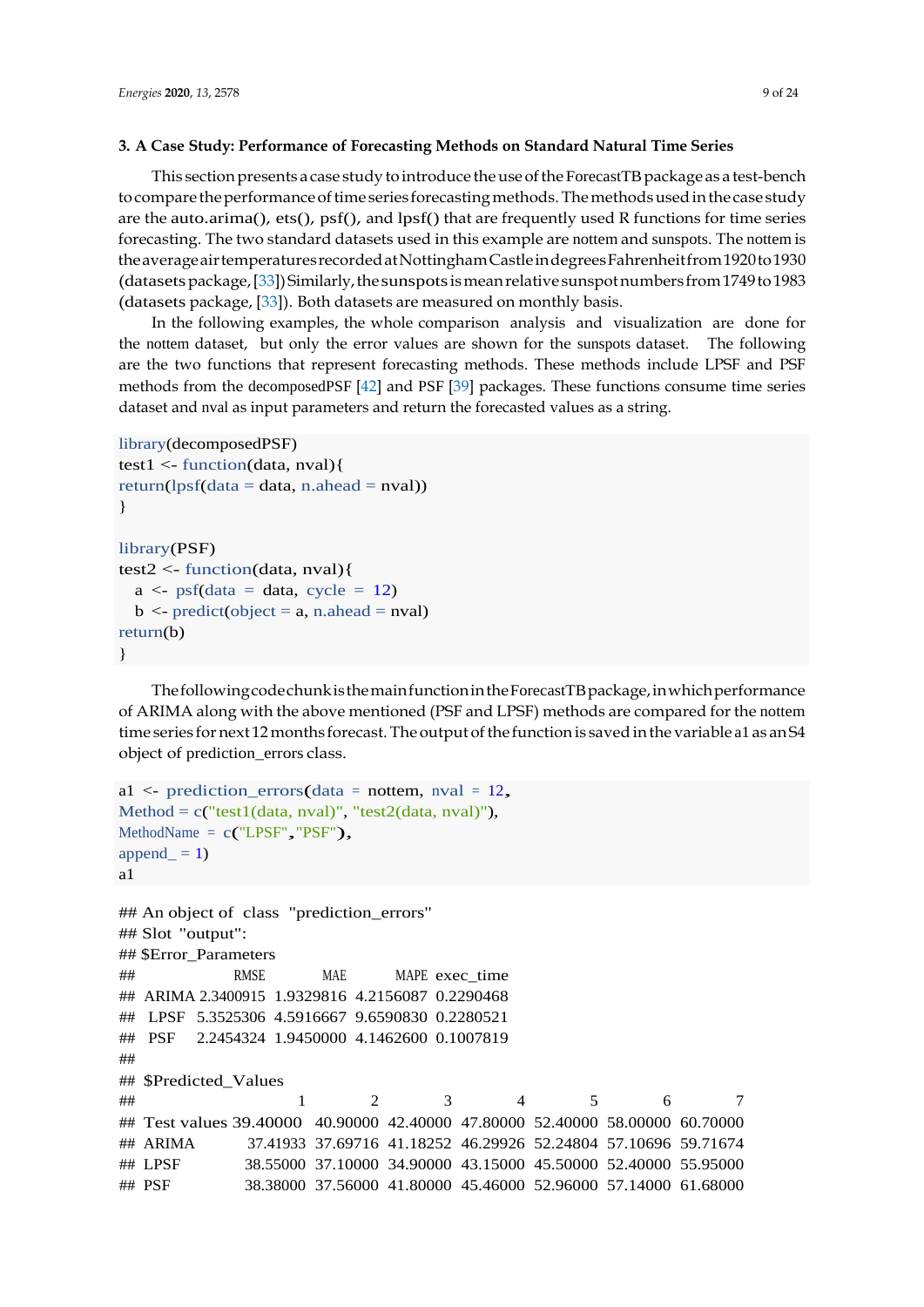## 8 9 10 11 12 ## Test values 61.80000 58.20000 46.7000 46.60000 37.80000 ## ARIMA 59.41173 56.38197 51.4756 46.04203 41.52592 ## LPSF 61.45000 60.40000 57.2500 49.75000 42.60000 ## PSF 59.20000 56.68000 49.6000 42.56000 40.38000 ## ## ## Slot "parameters": ## \$data ## Jan Feb Mar Apr May Jun Jul Aug Sep Oct Nov Dec ## 1920 40.6 40.8 44.4 46.7 54.1 58.5 57.7 56.4 54.3 50.5 42.9 39.8 ## 1921 44.2 39.8 45.1 47.0 54.1 58.7 66.3 59.9 57.0 54.2 39.7 42.8 ## 1922 37.5 38.7 39.5 42.1 55.7 57.8 56.8 54.3 54.3 47.1 41.8 41.7 ## 1923 41.8 40.1 42.9 45.8 49.2 52.7 64.2 59.6 54.4 49.2 36.3 37.6 ## 1924 39.3 37.5 38.3 45.5 53.2 57.7 60.8 58.2 56.4 49.8 44.4 43.6 ## 1925 40.0 40.5 40.8 45.1 53.8 59.4 63.5 61.0 53.0 50.0 38.1 36.3 ## 1926 39.2 43.4 43.4 48.9 50.6 56.8 62.5 62.0 57.5 46.7 41.6 39.8 ## 1927 39.4 38.5 45.3 47.1 51.7 55.0 60.4 60.5 54.7 50.3 42.3 35.2 ## 1928 40.8 41.1 42.8 47.3 50.9 56.4 62.2 60.5 55.4 50.2 43.0 37.3 ## 1929 34.8 31.3 41.0 43.9 53.1 56.9 62.5 60.3 59.8 49.2 42.9 41.9 ## 1930 41.6 37.1 41.2 46.9 51.2 60.4 60.1 61.6 57.0 50.9 43.0 38.8 ## 1931 37.1 38.4 38.4 46.5 53.5 58.4 60.6 58.2 53.8 46.6 45.5 40.6 ## 1932 42.4 38.4 40.3 44.6 50.9 57.0 62.1 63.5 56.3 47.3 43.6 41.8 ## 1933 36.2 39.3 44.5 48.7 54.2 60.8 65.5 64.9 60.1 50.2 42.1 35.8 ## 1934 39.4 38.2 40.4 46.9 53.4 59.6 66.5 60.4 59.2 51.2 42.8 45.8 ## 1935 40.0 42.6 43.5 47.1 50.0 60.5 64.6 64.0 56.8 48.6 44.2 36.4 ## 1936 37.3 35.0 44.0 43.9 52.7 58.6 60.0 61.1 58.1 49.6 41.6 41.3 ## 1937 40.8 41.0 38.4 47.4 54.1 58.6 61.4 61.8 56.3 50.9 41.4 37.1 ## 1938 42.1 41.2 47.3 46.6 52.4 59.0 59.6 60.4 57.0 50.7 47.8 39.2 ## 1939 39.4 40.9 42.4 47.8 52.4 58.0 60.7 61.8 58.2 46.7 46.6 37.8 ## ## \$nval ## [1] 12 ## ## \$ePara ## [1] "RMSE" "MAE" "MAPE" ## ## \$ePara\_name ## [1] "RMSE" "MAE" "MAPE" ## ## \$Method ## [1] "ARIMA" "test1(data, nval)" "test2(data, nval)" ## ## \$MethodName ## [1] "ARIMA" "LPSF" "PSF" ## ## \$Strategy ## [1] "Recursive" ## ## \$dval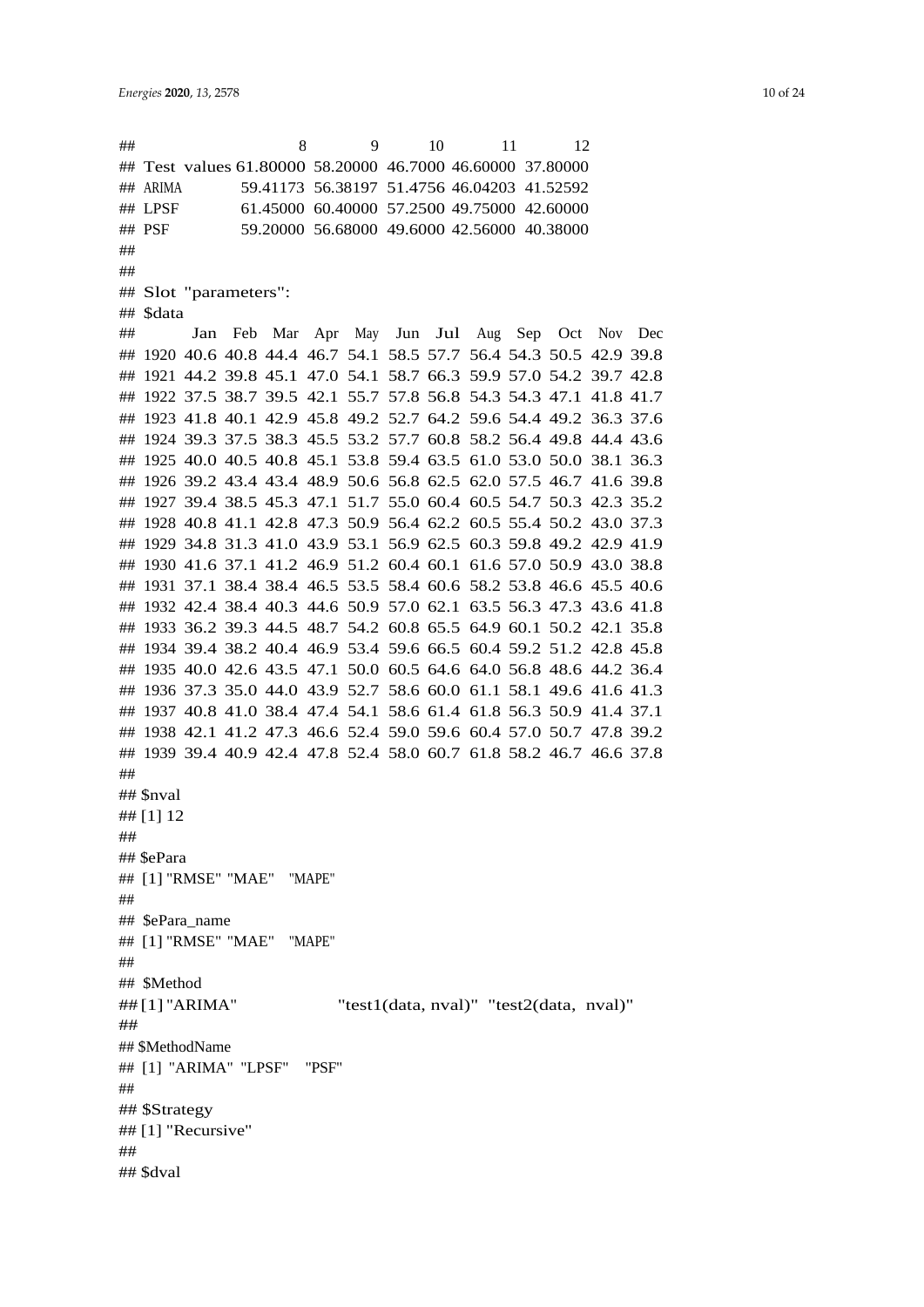#### ## [1] 240

The object a1 shows the comparison of ARIMA, PSF, and LPSF methods in addition to the parameters provided by users and the defaults ones, whenever not provided. Imagining a case that the user wishes to attach a new method in the object a1. Though this could be done with the prediction\_errors() function, as discussed above, this will lead to the execution of all methods which were already available in the object. To avoid such redundant calculations and executions, the append () function could be used. The Error, Trend, Seasonal (ETS) method from the forecast [\[38\]](#page-23-2) package is framed in a function as follows:

```
library(forecast)
test3 <- function(data, nval){
  b \leq -as.numeric(forecast(ets(data), h = nval)$mean)
return(b)
}
```
The object a1 is updated with ETS method into object c1 with the append\_() function and returns the error parameters as shown below:

```
c1 <- append_(object = a1, Method = c("test3(data,nval)"), MethodName = c('ETS'))
c1@output$Error_Parameters
```

| ## |          | <b>RMSE</b> | <b>MAE</b> | <b>MAPE</b>                                    | exec time |
|----|----------|-------------|------------|------------------------------------------------|-----------|
| ## | ARIMA    | 2.3400915   | 1.9329816  | 4.2156087                                      | 0.2290468 |
|    | ## LPSF  | 5.3525306   | 4.5916667  | 9.6590830                                      | 0.2280521 |
|    | ## $PSF$ | 2.2454324   | 1.9450000  | 4.1462600                                      | 0.1007819 |
| ## | - ETS    |             |            | 31.41914256 28.87699844 56.31295348 0.04888916 |           |

Further, the object c1 is plotted with the S3 method plot.prediction\_errors() as follows and are shown in Figure [2.](#page-11-0) This figure shows the forecasting errors (bar plot) and forecasted values (line plot) for all methods attached in object c1.

 $d1 \leq plot(c1)$ 

From Figure [2,](#page-11-0) it can be observed that the performance of the ETS method is not satisfactory for the nottem time series dataset. In this case, the user can omit the unwanted method from object d1 with the choose\_() function as shown below. After providing the object as input to the choose\_() function, it returns the names of forecasting methods available in the prediction\_errors object with respectiveindices,andaskstheusertoentertheindicesofthemethodstoberemovedfromtheobject. In the following code chunk, index 4 forthe ETS method is provided by the user and this results in a new object e1, which is nothing but the object d1 without the ETS method. The choose\_() function permits the user to remove multiple numbers of methods from the object, where the user needs to enter multiple numbers in a vector format.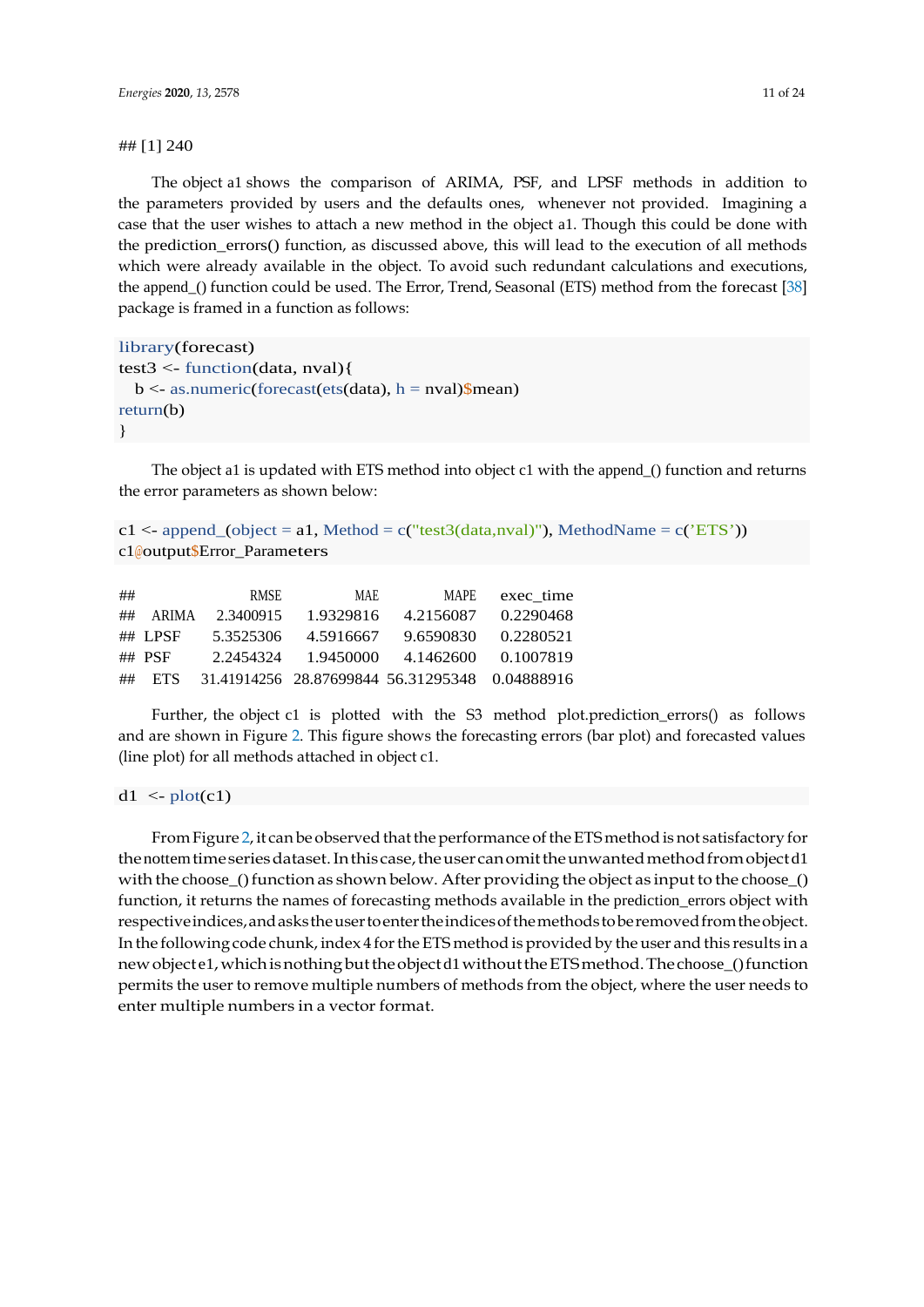<span id="page-11-0"></span>

**Figure 2.** Forecasting errors (in bar plot) and forecasted values (in line plot) for methods attached in the object c1.

```
# > e1 <- choose (object = c1)
# Following are the~methods attached with the~object:
\# [,1] [,2] [,3] [,4]
# Indices "1" "2" "3" "4"
# Methods "ARIMA" "LPSF" "PSF" "ETS" 
#
# Enter the~indices of methods to remove:4 
#
# > e1@output$Error_Parameters
# RMSE MAE exec_time 
# ARIMA 2.5233156 2.1280641 0.1963789
# LPSF 2.3915796 1.9361111 0.2990961
# PSF 2.2748736 1.8301389 0.1226711
```
#### *3.1. Adding New Error Metrics*

As described in the earlier section, RMSE, MAPE, and MAE are the default error metrics assigned to ForecastTB. All these error metrics compare the forecasting methods in different perspectives [\[26\]](#page-22-14). Based on the information provided by each metric, users should use an appropriate one. All of these metrics are used internally within the prediction\_errors() function.

Additionally, new error metrics can be added using an approach similar to that used for adding forecasting methods described in earlier sections. The following code demonstrates how the percentage change in variance  $(PCV, [47])$  $(PCV, [47])$  $(PCV, [47])$  is added to the existing object as an additional error metric:

$$
PCV = \frac{Var(Predicted) - var(Observed)}{var(Observed)}
$$
\n(4)

where *var*(*Predicted*) and *var*(*Observed*) are variance of predicted and obvserved values.

The user-defined error function should be provided in an R script with two mandatory input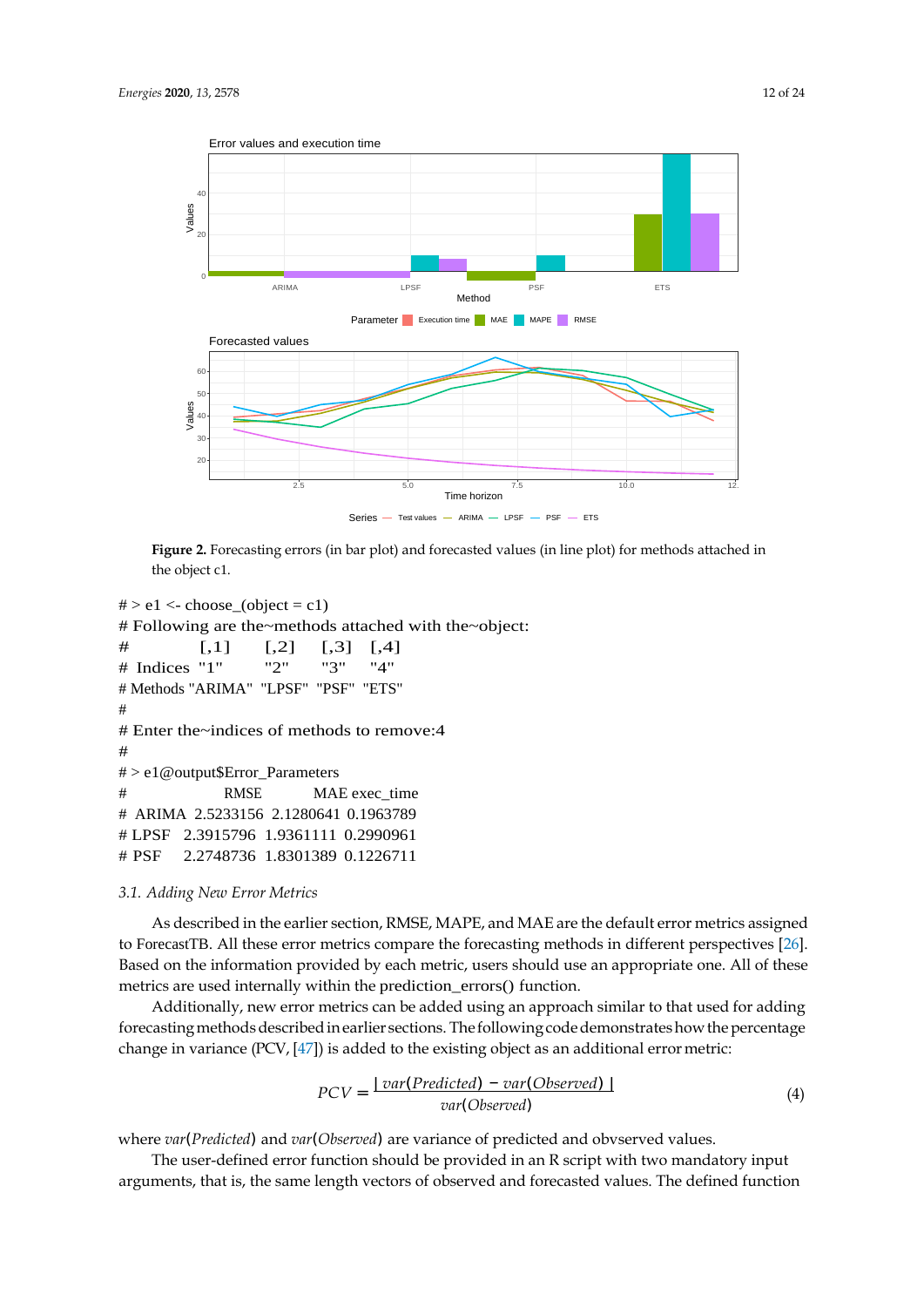should return a summary of the errors or differences. The function and its name must be supplied to the ePara and ePara\_name argument of the prediction\_errors() function, respectively.

```
# error metric to include with 'prediction_errors()' function
pcv <- function(obs, pred){
  d < (var(obs) - var(pred)) * 100 / var(obs)d \leq - abs(as.numeric(d))
return(d)
}
```
The following code chunk shows how the new error function is attached to the prediction\_errors object and corresponding update are observed with the plot() function, as shown in Figur[e3.](#page-12-0)

```
a1 <- prediction_errors(data = nottem, nval = 24,
Method = c("test1(data, nval)", "test2(data, nval"),MethodName = c("LPSF", "PSF"),
ePara = "pcv(obs, pred)", ePara_name = 'PCV', 
append_ = 1)a1@output$Error_Parameters
```

| ##      | <b>RMSE</b> | MAE. | <b>MAPE</b> |                                                             | PCV exec time |
|---------|-------------|------|-------------|-------------------------------------------------------------|---------------|
|         |             |      |             | ## ARIMA 2.8191449 2.3527391 4.9283784 17.3881625 0.1586161 |               |
| ## LPSF |             |      |             | 2.2180209 1.7208333 3.6520057 28.7072293 0.3137138          |               |
| ## PSF  |             |      |             | 2.404563 1.781872 3.726139 23.872712 0.109726               |               |

 $b1 \leq plot(a1)$ 

<span id="page-12-0"></span>

Figure 3. A plot showing the new error function in prediction\_errors object.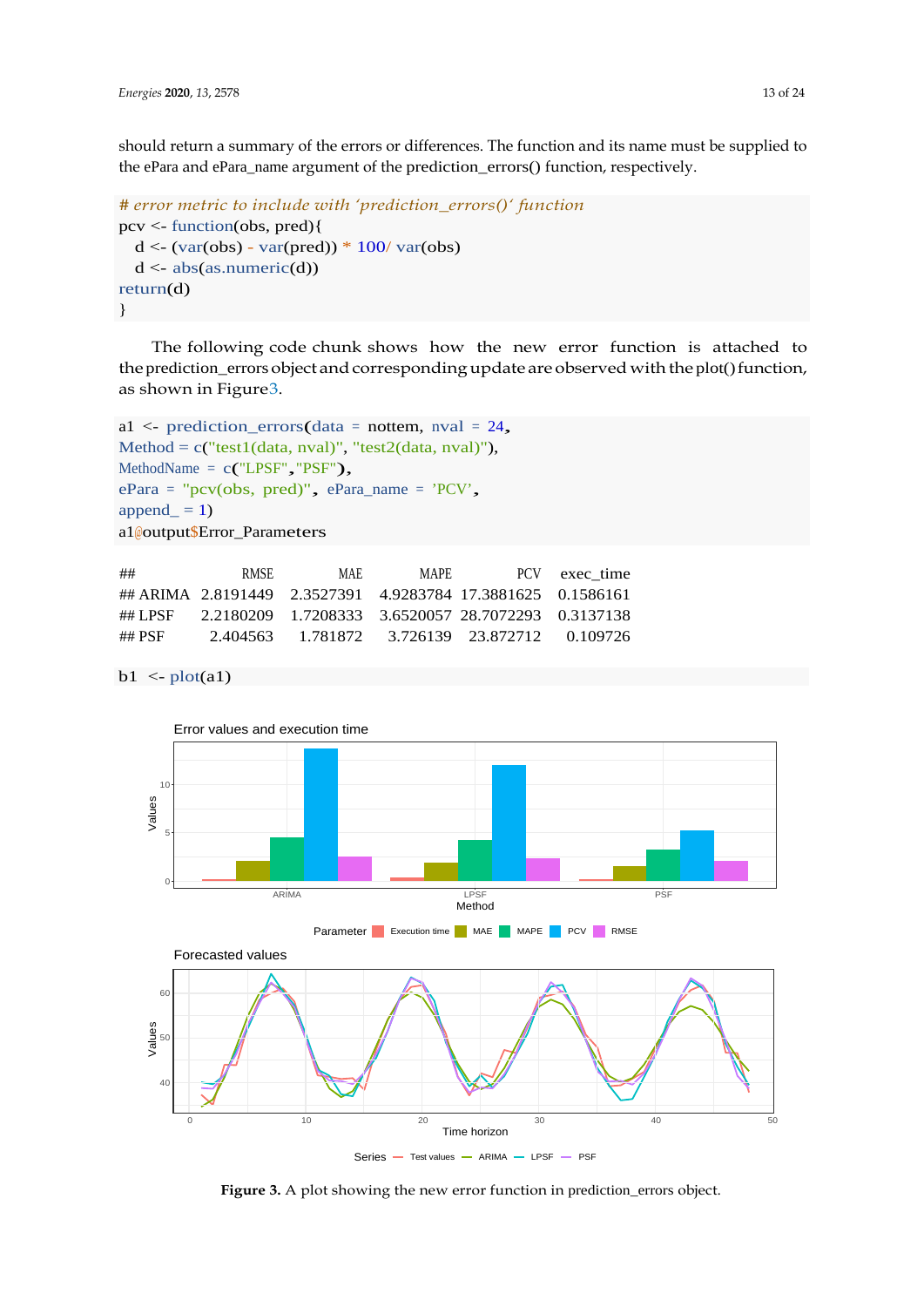The ForecastTB package provides a polar plot of showing forecasted values, especially if the time series dataset shows seasonality as shown in Figure [4.](#page-13-0) This plot shows the nature of forecasted values and how these values are behaving on an increasing number of time horizons. The numbers on the circle shows the forecasted time steps. Several forecasting methods are suitable for short-range forecasts but fail to maintain the accuracy for longer horizons. This proposed plot is capable of reflecting this feature in a more intuitive way. In Figure [4,](#page-13-0) the yellow-colored line for the ARIMA method is moving away from the test values as the time horizon proceeds.

#### plot circle(a1)

<span id="page-13-0"></span>

Figure 4. A polar plot to represent forecasted values.

# *3.3. Monte-Carlo Strategy*

The code chunk below shows Monte-Carlo simulation on nottem time series with monte\_carlo() function. This function is supplied with above mentioned prediction\_errors object a1. It is also supplied with size of each data patch in each iteration as 144 and the number of iterations as 10. The flag parameters fval and figs are set to 0, in order to avoid display of forecasted values and comparison plots foralliterations intheMonte-Carlosimulations.The effectoftheseflags is furtherdiscussedin the vignette published in ForecastTB package.

monte\_carlo(object = a1, size = 144, iteration = 10, fval = 0, figs = 0)

| ##    |       | ARIMA | LPSE                       | PSF |
|-------|-------|-------|----------------------------|-----|
| ## 19 |       |       | 3.597220 5.415615 5.228346 |     |
|       | ## 18 |       | 4.547199 5.411696 5.257050 |     |
|       | ## 67 |       | 2.080661 5.062059 4.747707 |     |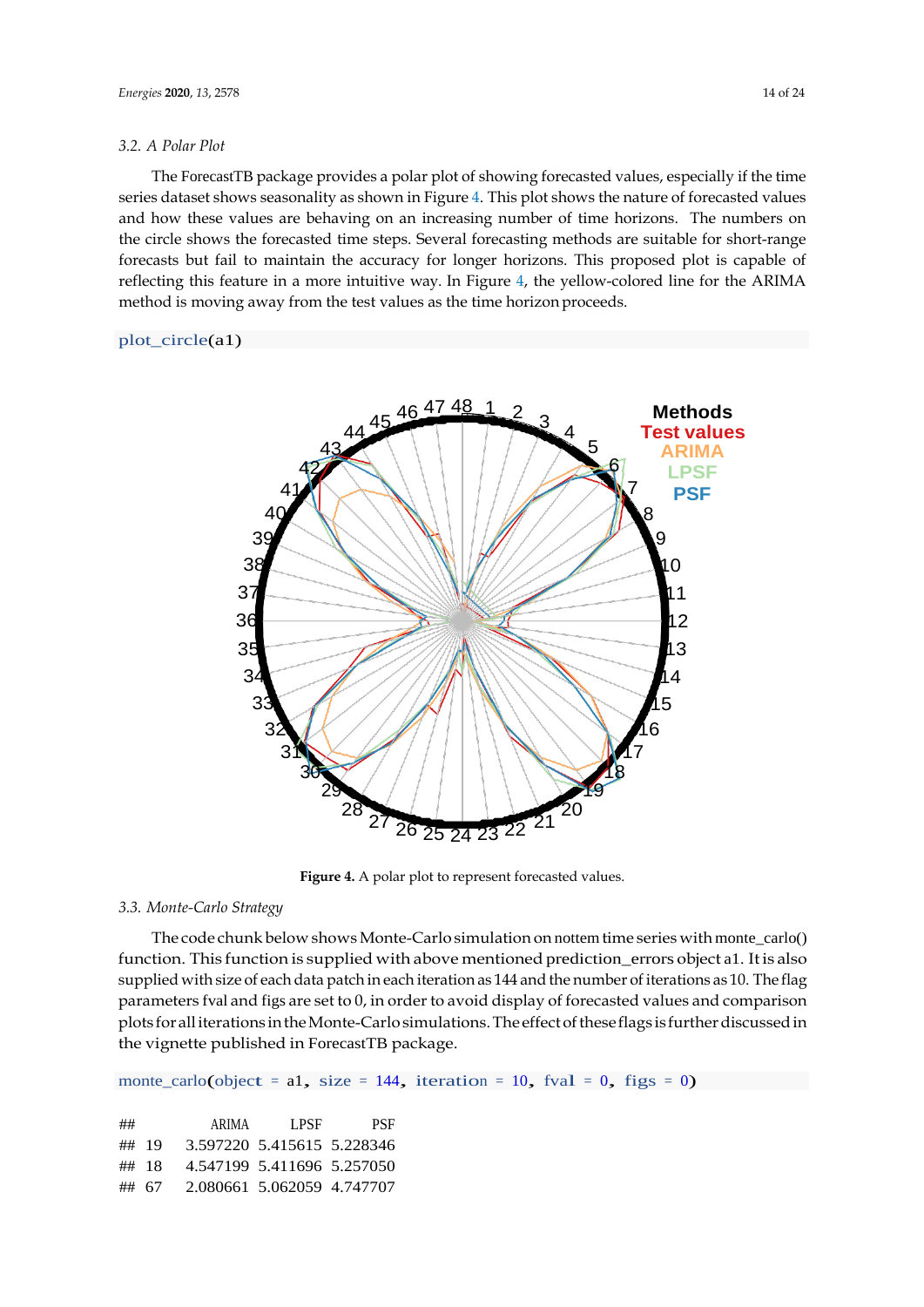| ## 72 |  | 2.894787 5.392858 5.197034         |  |
|-------|--|------------------------------------|--|
| ## 79 |  | 2.641607 5.885326 5.003352         |  |
| ## 45 |  | 2.103611 4.739618 4.648975         |  |
| ## 58 |  | 2.522385 5.253795 5.140588         |  |
| ## 82 |  | 2.152816 4.889250 5.129120         |  |
| ## 33 |  | 3.193709 4.854308 4.949747         |  |
| ## 11 |  | 3.960024 5.834563 5.746631         |  |
|       |  | ## Mean 2.969402 5.273909 5.104855 |  |

This output shows the performance of ARIMA, LPSF, and PSF methods on nottem time series for 10 different time patches. The first column in the output shows the numeric number as an index in time series from which the data patch is selected for the analysis. Besides, the last row shows the averaged error values for all methods and it ensures more accurate and unbiased performance of the forecasting methods.

Furthermore, the following code chunk shows an object to compare the performance of forecasting methods on the sunspots time series and further a more rigorous comparison is done with Monte-Carlo simulations.

```
x1 \le- prediction errors(data = sunspots, nval = 24,
Method = c("test1(data, nval)", "test2(data, nval)",MethodName = c("LPSF", "PSF"),
append_ = 1)x1@output$Error_Parameters
```
## RMSE MAE MAPE exec\_time ## ARIMA 67.141209 59.680909 95.074983 0.755336 ## LPSF 45.251790 38.436458 37.283434 1.459494 ## PSF 34.834718 28.803750 28.943332 0.496691

The flag parameters fval and figs in following monte\_carlo() function are not provided, hence these flags takes the value 0 as default.

monte carlo(object = x1, size =  $600$ , iteration = 10)

## ARIMA LPSF PSF ## 2012 34.416174 24.383396 46.38433 ## 252 20.804560 15.604257 15.56385 ## 1524 14.008383 42.509944 22.56851 ## 1081 5.928826 57.622837 23.16030 ## 977 27.636099 35.118654 28.71433 ## 734 16.529586 19.400491 21.04473 ## 826 47.850499 26.893230 32.96957 ## 1467 20.846583 17.438523 12.10345 ## 484 29.408694 41.441812 31.73321 ## 668 6.505468 7.243862 15.30992 ## Mean 22.393487 28.765701 24.95522

It is interesting to know that, for the full-length sunspots time series, the PSF method was observed to be the best among the selected methods with the prediction\_error() function, where last 24 values of the dataset were forecasted. Whereas, for the Monte-Carlo simulation, with rigorous iterations, ARIMA outperformed with a significant error difference as compared to PSF and LPSF methods. In this way, the monte\_carlo() function can be used in comparing forecasting methods by avoiding the biased results that can be obtained by chance.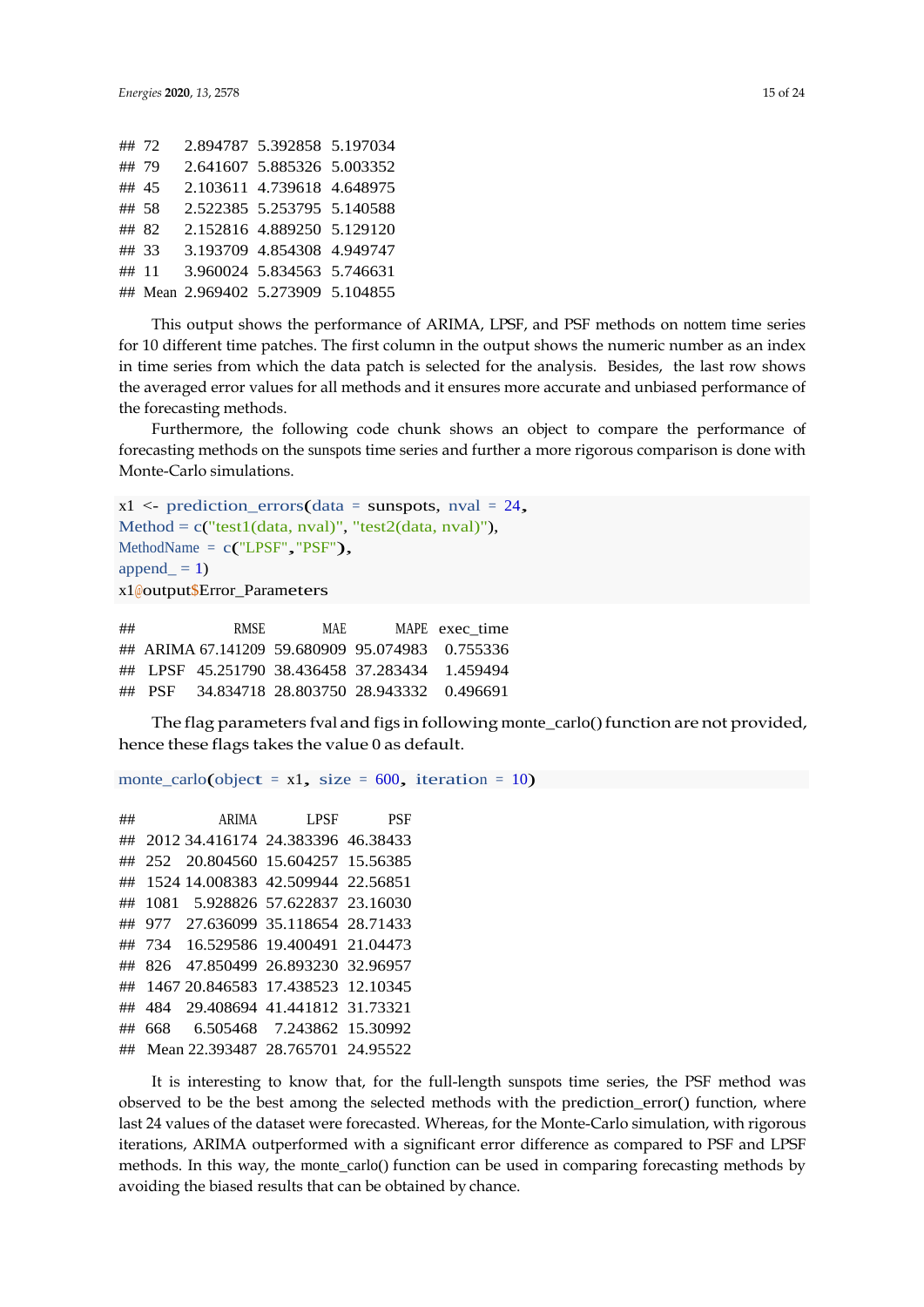#### **4. Case Study Related to the Energy Application**

In the current research, it is important to validate the proposed R package ForecastTB based on real-world applications. In this manner, a reliable and feasible application can demonstrate the capacity of the developed R package forecasting code. Wind speed and solar radiation data of two meteorological stations (Robinson and Watford City) located in the North Dakota, USA, were used to test the predictability performance of the LPSF: modified pattern sequence-based forecast and PSF — pattern sequence-based forecast models. Three time scales were examined for the forecasting of 12 steps ahead of each scale including daily, weekly, and monthly. The modeling result was tested using several statistical performance metrics (RMSE, MAE, and MAPE), time convergence, and graphical presentation. The data span covers 20 years of historical data over the period (1 January 2000 to 31 December 2019). Three models were developed for modeling verification including support vector machine (SVM), decomposed pattern sequence-based forecast (DPSF), and hybridized ensemble empirical mode decomposition with Autoregressive integrated moving average(EEMD-ARIMA).

#### *4.1. Statistical Performance Metrics Results*

Following several established studies from the literature on wind speed and solar radiation prediction, RMSE, MAE, and MAPE are the commonly used statistical metrics for forecasting evaluation [\[48\]](#page-23-12). Those metrics can give an informative evaluation of the prediction capacity. For the Robinson station, the forecasting results attained the minimal values of the absolute error measures for the applied models - LPSF (RMSE =  $7.57$  and  $71.6$ , MAE =  $5.34$  and  $61.52$ ) and MAPE = 35.84 and 28.22) and PSF (RMSE = 8.47 and 74.74, MAE = 7.0 and 63.65 and MAPE = 57.69 and 26.93) for the daily scale wind speed and solar radiation; LPSF (RMSE = 3.75 and 66.17, MAE = 3.2) and 47.36 and MAPE = 32.82 and 23.72) and PSF (RMSE = 3.3 and 59.33, MAE = 3.57 and 49.72 and MAPE = 24.5 and 21.88) for the weekly scale wind speed and solar radiation; LPSF (RMSE = 2.09 and 99.8, MAE = 1.58 and 82.74 and MAPE = 19.15 and 33.79) and PSF (RMSE = 1.6 and 39.32,  $MAE = 1.19$  and 32.51 and  $MAPE = 13.77$  and 10.84) for the monthly scale wind speed and solar radiation, respectively (Table [1\)](#page-16-0). In comparison with the SVM, DPSF and EEMD-ARIMA, the LPSF and PSF models revealed an acceptable prediction enhancement. For instance, wind speed prediction was improved using the LPSF model by (86.04%, 42.77%, and 19.22%) based on the RMSE metric against the SVM, DPSF, and EEMD-ARIMA models, respectively. Whereas, solar radiation prediction accuracy was enhanced by (74.41%, 43.83% and 16.08%) using the LPSF model and RMSE metric over the SVM, DPSF and EEMD-ARIMA models, respectively.

| <b>Methods</b> | <b>Wind Speed</b> |            |             |                   |             |            | <b>Solar Radiation</b> |                   |
|----------------|-------------------|------------|-------------|-------------------|-------------|------------|------------------------|-------------------|
|                | Daily Scale       |            |             |                   |             |            |                        |                   |
|                | <b>RMSE</b>       | <b>MAE</b> | <b>MAPE</b> | Execution<br>Time | <b>RMSE</b> | <b>MAE</b> | <b>MAPE</b>            | Execution<br>Time |
| <b>LPSF</b>    | 7.57              | 5.34       | 35.84       | 0.55              | 71.60       | 61.52      | 28.22                  | 0.49              |
| <b>PSF</b>     | 8.47              | 7.00       | 57.69       | 0.42              | 74.74       | 63.65      | 26.93                  | 1.06              |
| <b>SVM</b>     | 54.28             | 49.02      | 472.57      | 0.43              | 279.86      | 237.87     | 93.45                  | 0.30              |
| <b>DPSF</b>    | 13.24             | 11.07      | 73.07       | 1.12              | 127.47      | 115.48     | 42.43                  | 1.63              |
| EEMD-ARIMA     | 9.38              | 7.99       | 74.56       | 0.25              | 85.32       | 64.96      | 33.35                  | 0.23              |

**Table 1.** The statistical performance of the forecasting wind speed and solar radiation at Robinson station for the daily, weekly and monthly time scale for the applied (LSPF and PSF) and the comparable predictive models (i.e., SVM, DPSF and EEMD-ARIMA).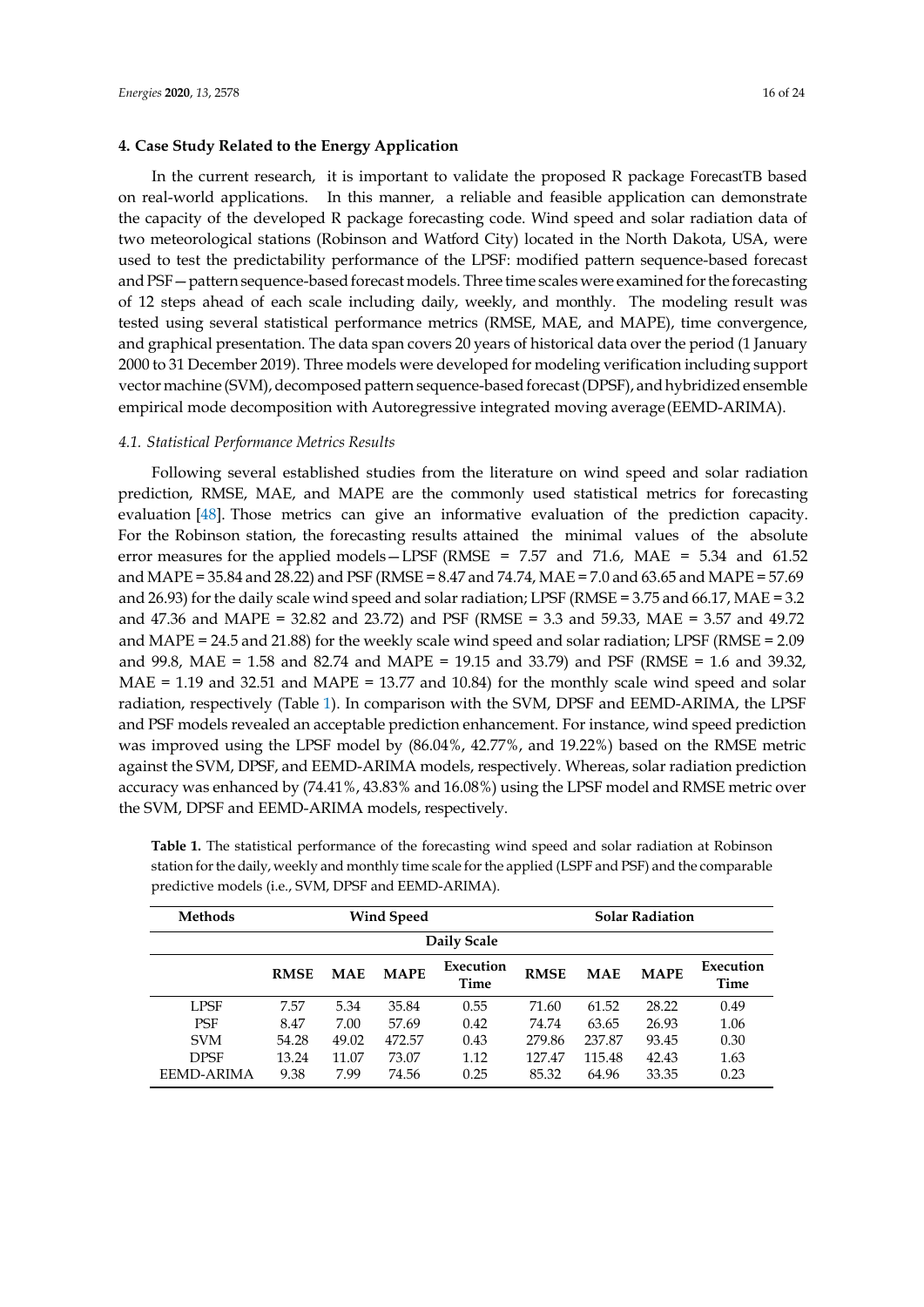| <b>Methods</b>    | <b>Wind Speed</b>   |            |             |                      |             | <b>Solar Radiation</b> |             |                   |
|-------------------|---------------------|------------|-------------|----------------------|-------------|------------------------|-------------|-------------------|
|                   | <b>Weekly Scale</b> |            |             |                      |             |                        |             |                   |
|                   | <b>RMSE</b>         | <b>MAE</b> | <b>MAPE</b> | Execution<br>Time    | <b>RMSE</b> | <b>MAE</b>             | <b>MAPE</b> | Execution<br>Time |
| LPSF              | 3.75                | 3.20       | 32.82       | 0.19                 | 66.17       | 47.36                  | 23.72       | 0.30              |
| <b>PSF</b>        | 3.30                | 2.57       | 24.50       | 0.50                 | 59.33       | 49.72                  | 21.88       | 0.78              |
| <b>SVM</b>        | 13.51               | 10.73      | 117.89      | 0.30                 | 548.47      | 438.63                 | 250.93      | 0.24              |
| <b>DPSF</b>       | 3.40                | 2.74       | 24.28       | 1.64                 | 260.68      | 238.28                 | 128.00      | 1.77              |
| <b>EEMD-ARIMA</b> | 2.73                | 2.33       | 24.60       | 0.44                 | 147.88      | 124.65                 | 67.65       | 0.39              |
|                   |                     |            |             | <b>Monthly Scale</b> |             |                        |             |                   |
|                   | <b>RMSE</b>         | <b>MAE</b> | <b>MAPE</b> | Execution<br>Time    | <b>RMSE</b> | <b>MAE</b>             | <b>MAPE</b> | Execution<br>Time |
| LPSF              | 2.09                | 1.58       | 19.15       | 0.47                 | 99.80       | 82.74                  | 33.79       | 0.46              |
| <b>PSF</b>        | 1.60                | 1.19       | 13.77       | 0.35                 | 39.32       | 32.51                  | 10.84       | 0.32              |
| <b>SVM</b>        | 8.66                | 7.11       | 77.86       | 0.18                 | 3881.20     | 3384.89                | 1632.05     | 0.19              |
| <b>DPSF</b>       | 1.73                | 1.49       | 16.65       | 0.95                 | 100.60      | 88.72                  | 32.25       | 1.02              |
| <b>EEMD-ARIMA</b> | 1.93                | 1.63       | 19.55       | 0.19                 | 50.00       | 36.94                  | 13.90       | 3.62              |

<span id="page-16-0"></span>**Table 1.** *Cont.*

For Watford City station, the best forecasting results achieved for the proposed LPSF and PSF models with minimum values of (RMSE, MAE, and MAPE). Statistically, the performance metrics accomplished were; LPSF (RMSE = 6.67 and 162.74, MAE = 5.48 and 158.21 and MAPE = 39.85 and 156.09) and PSF (RMSE = 6.98 and 131.67, MAE = 5.73 and 123.64 and MAPE = 41.45 and125.34) for the daily scale wind speed and solar radiation; LPSF (RMSE = 2.95 and 70.21, MAE = 2.04 and 55.65 and MAPE = 23.68 and 26.74) and PSF (RMSE = 2.18 and 80.83, MAE = 1.79 and 68.79 and MAPE = 21.33 and 32.76) for the weekly scale wind speed and solar radiation; LPSF (RMSE = 1.98 and 115.18, MAE = 1.7 and 90.65 and MAPE = 20.16 and 42.48) and PSF (RMSE = 1.43 and 32.09,  $MAE = 1.17$  and  $25.23$  and  $MAPE = 13.84$  and  $8.77$ ) for the monthly scale wind speed and solar radiation, respectively (Table [2\)](#page-17-0). The statistical results of the Watford City station demonstrated more or less similar predictability performance of wind speed and solar radiation in comparison with the benchmark models (i.e., SVM, DPSF and EEMD-ARIMA).

| <b>Table 2.</b> The statistical performance of the forecasting wind speed and solar radiation at Watford City |
|---------------------------------------------------------------------------------------------------------------|
| station for the daily, weekly and monthly time scale for the applied (LSPF and PSF) and the comparable        |
| predictive models (i.e., SVM, DPSF and EEMD-ARIMA).                                                           |

| <b>Methods</b>    | Wind Speed  |            |             |                   |             |            | <b>Solar Radiation</b> |                   |
|-------------------|-------------|------------|-------------|-------------------|-------------|------------|------------------------|-------------------|
|                   |             |            |             | Daily Scale       |             |            |                        |                   |
|                   | <b>RMSE</b> | <b>MAE</b> | <b>MAPE</b> | Execution<br>Time | <b>RMSE</b> | <b>MAE</b> | <b>MAPE</b>            | Execution<br>Time |
| <b>LPSF</b>       | 6.67        | 5.48       | 39.85       | 0.48              | 162.74      | 158.21     | 156.09                 | 0.23              |
| <b>PSF</b>        | 6.98        | 5.73       | 41.45       | 0.67              | 131.67      | 123.64     | 125.34                 | 1.69              |
| <b>SVM</b>        | 39.51       | 36.36      | 377.76      | 0.26              | 235.05      | 198.34     | 192.34                 | 0.26              |
| <b>DPSF</b>       | 10.48       | 9.02       | 64.90       | 1.77              | 44.29       | 36.30      | 30.20                  | 1.18              |
| <b>EEMD-ARIMA</b> | 9.20        | 8.20       | 64.60       | 0.27              | 33.86       | 29.13      | 29.67                  | 0.54              |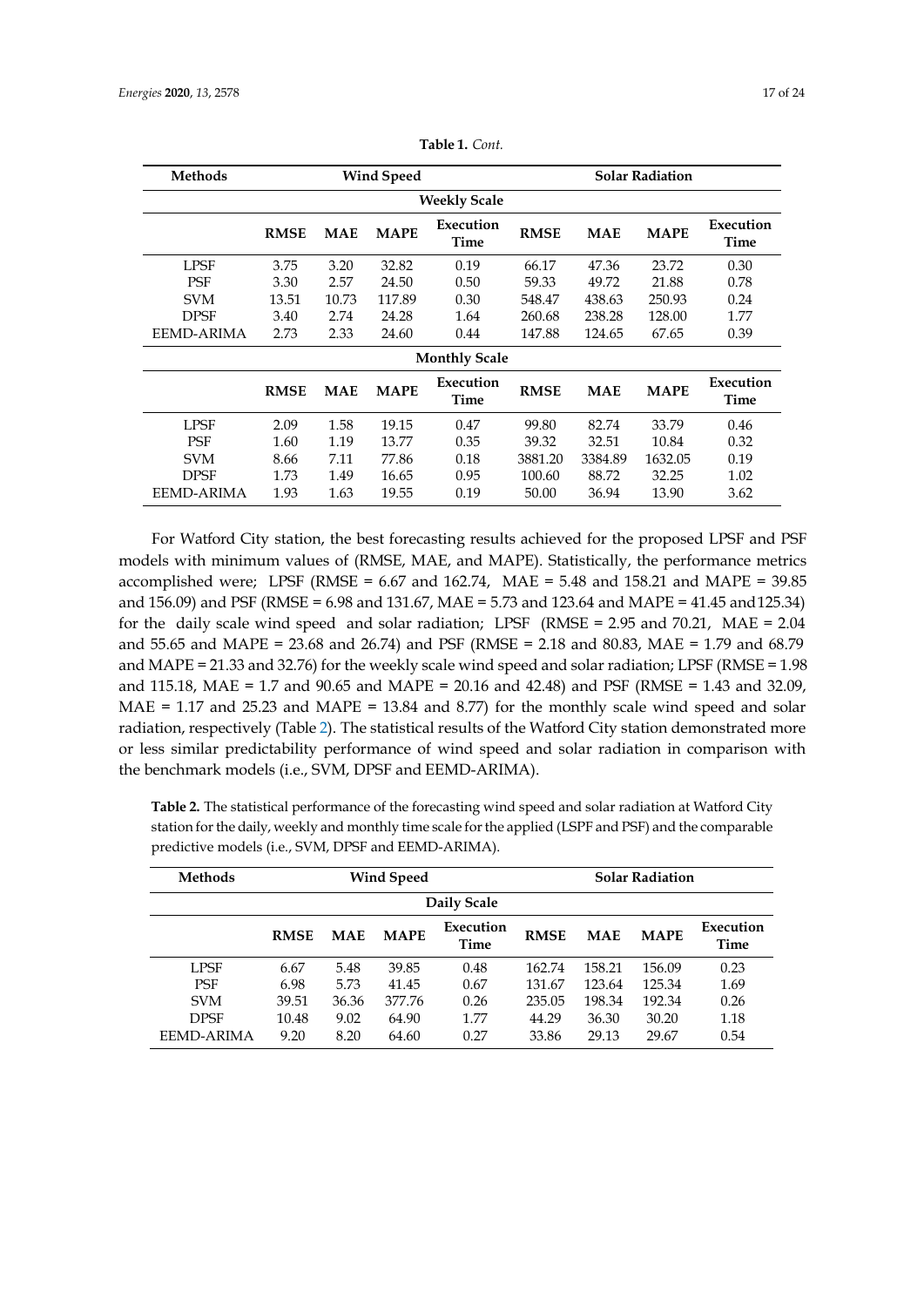| <b>Methods</b>    |                     |            | <b>Wind Speed</b> |                      |             |            | Solar Radiation |                          |
|-------------------|---------------------|------------|-------------------|----------------------|-------------|------------|-----------------|--------------------------|
|                   | <b>Weekly Scale</b> |            |                   |                      |             |            |                 |                          |
|                   | <b>RMSE</b>         | <b>MAE</b> | <b>MAPE</b>       | Execution<br>Time    | <b>RMSE</b> | <b>MAE</b> | <b>MAPE</b>     | Execution<br>Time        |
| LPSF              | 2.95                | 2.04       | 23.68             | 0.79                 | 70.21       | 55.65      | 26.74           | 0.22                     |
| <b>PSF</b>        | 2.18                | 1.79       | 21.33             | 0.44                 | 80.83       | 68.79      | 32.76           | 0.96                     |
| <b>SVM</b>        | 11.05               | 8.60       | 94.95             | 0.26                 | 117.46      | 89.32      | 53.93           | 0.53                     |
| <b>DPSF</b>       | 2.28                | 1.61       | 17.26             | 2.16                 | 134.15      | 124.54     | 61.43           | 1.21                     |
| <b>EEMD-ARIMA</b> | 1.87                | 1.55       | 17.56             | 0.38                 | 147.10      | 126.24     | 71.94           | 0.23                     |
|                   |                     |            |                   | <b>Monthly Scale</b> |             |            |                 |                          |
|                   | <b>RMSE</b>         | <b>MAE</b> | <b>MAPE</b>       | Execution<br>Time    | <b>RMSE</b> | <b>MAE</b> | <b>MAPE</b>     | Execution<br><b>Time</b> |
| LPSF              | 1.98                | 1.70       | 20.16             | 1.30                 | 115.18      | 90.65      | 42.48           | 1.05                     |
| <b>PSF</b>        | 1.43                | 1.17       | 13.84             | 0.71                 | 32.09       | 25.23      | 8.77            | 0.49                     |
| <b>SVM</b>        | 3.34                | 2.74       | 31.63             | 0.37                 | 3739.78     | 3231.79    | 1719.36         | 0.52                     |
| DPSF              | 1.90                | 1.67       | 19.46             | 1.79                 | 102.93      | 92,20      | 35.60           | 1.76                     |
| EEMD-ARIMA        | 1.30                | 1.02       | 11.29             | 0.73                 | 65.96       | 58.27      | 26.29           | 0.39                     |

<span id="page-17-0"></span>**Table 2.** *Cont.*

The convergence execution time is one of the essential modeling components in the field of soft computing and modeling aspects [\[49\]](#page-23-13). With respect to the convergence execution time of the developed models, the LPSF and PSF revealed a very faster time learning process with an acceptable execution process.

#### *4.2. The Graphical Presentation of the Developed Forecasting Models*

Figure [5a](#page-18-0)–c reported the performance metrics and time execution results of the wind speed forecasting daily, weekly, and monthly in the form of a bar chart. For all investigated time scales, the LPSF and PSF models revealed a slightly similar performance to the DPSF and EEMD-ARIMA. However, the SVM model showed very poor predictability performance and this can be explained due to the essential tuning procedure required for the SVM model for the internal parameters, that were not adopted or focused on in this research [\[50](#page-23-14)[,51\]](#page-23-15). Figure [6a](#page-19-0)–c indicated the performance metrics and time execution results of solar radiation forecasting for the daily, weekly, and monthly scales at the Robinson station. It is clearly seen that the monthly scale solar radiation for LPSF, PSF, DPSF, and EEMD-ARIMA models were similar. However, the SVM model still reported the lowest capacity. Figure [7a](#page-19-1)–c displayed the forecasting capacity of the proposed and comparable forecasting models for wind speed modeling at Watford City station. For the daily and weekly wind speed scales, the LPSF and PSF models exhibited a distinguished performance against the results of SVM models. Yet, the monthly scale results of the LPSF, and PSF models were slightly poorer and similar to the ones attained by DPSF and EEMD-ARIMA. Figure [8a](#page-20-0)–c reported the performance of the solar radiation forecasting Watford City station and for all molded time series scales. For the daily scale, Figure [8a](#page-20-0) shows that the performance of the DPSF and EEMD-ARIMA models is superior to that of the LPSF models and PSF models. This might be due to the high stochasticity of the solar radiation process on a daily scale and thus the proposed models could not capture the actual trend. On the weekly base scale, the DPSF and EEMD-ARIMA models indicated the worst forecasting potential, even worse than the SVM model. Whereas, similar performance attained using LPSF, PSF, DPSF, and EEMD-ARIMA models for the monthly scale of solar radiation other hand, for the monthly.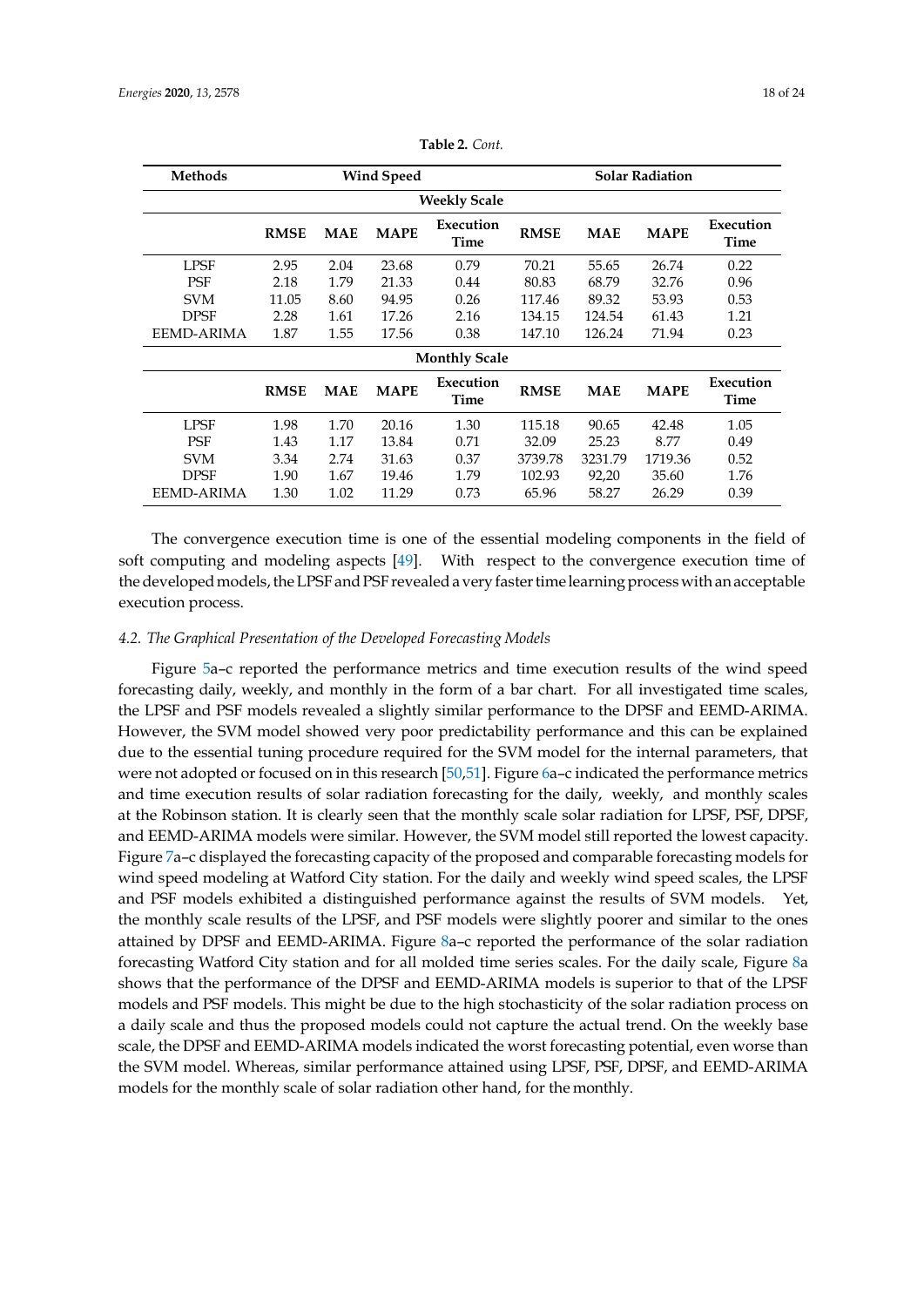<span id="page-18-0"></span>

**Figure 5.** The bar chart of the performance metrics and time execution results of wind speed forecasting for the daily (**a**), weekly (**b**) and monthly (**c**) at Robinson station.



**Figure 6.** *Cont.*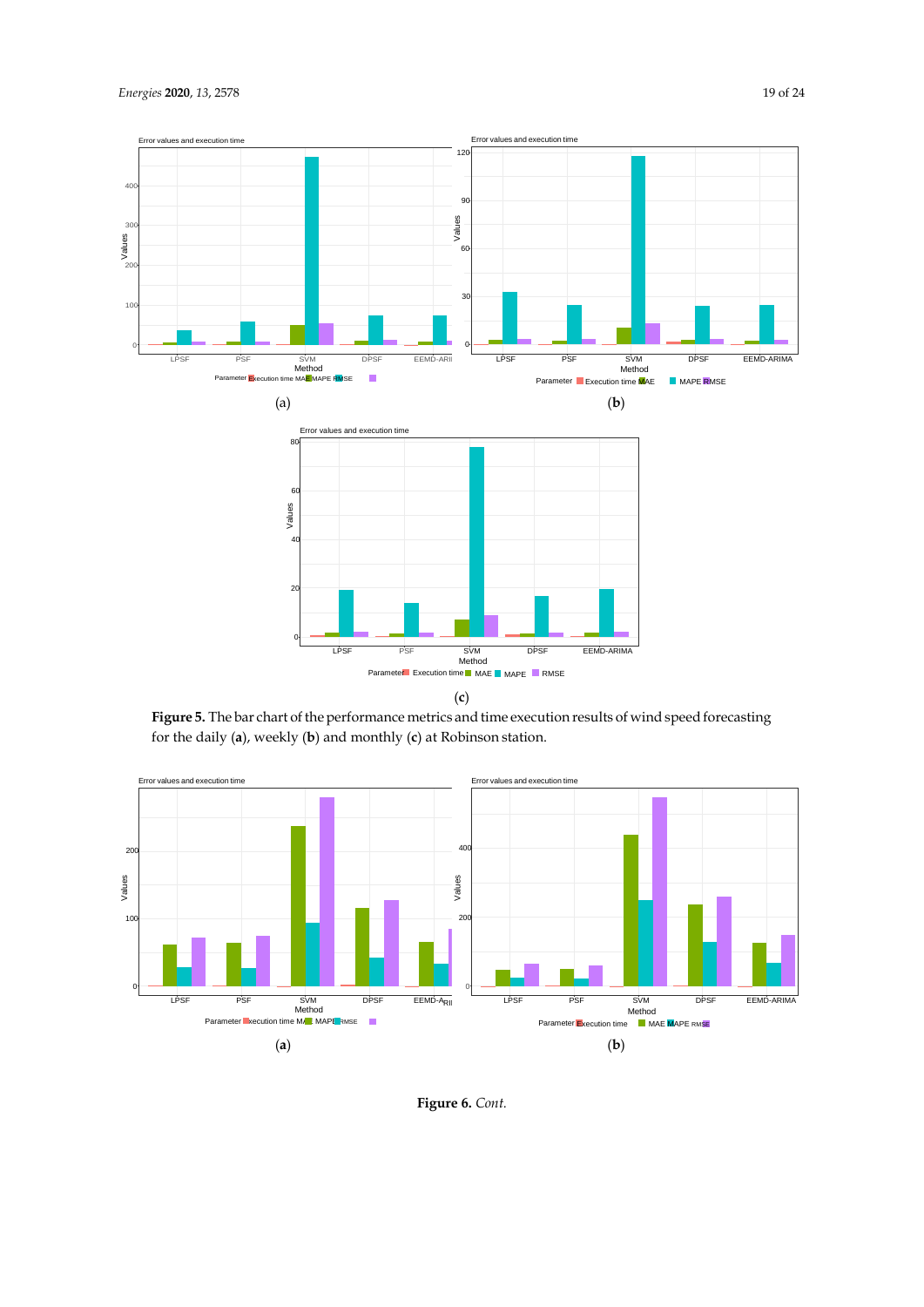<span id="page-19-0"></span>



Figure 6. The bar chart of the performance metrics and time execution results of solar radiation forecasting for the daily (**a**), weekly (**b**) and monthly (**c**) at Robinson station.

<span id="page-19-1"></span>

(**c**)

**Figure 7.** The bar chart of the performance metrics and time execution results of wind speed forecasting for the daily (**a**), weekly (**b**) and monthly (**c**) at Watford City station.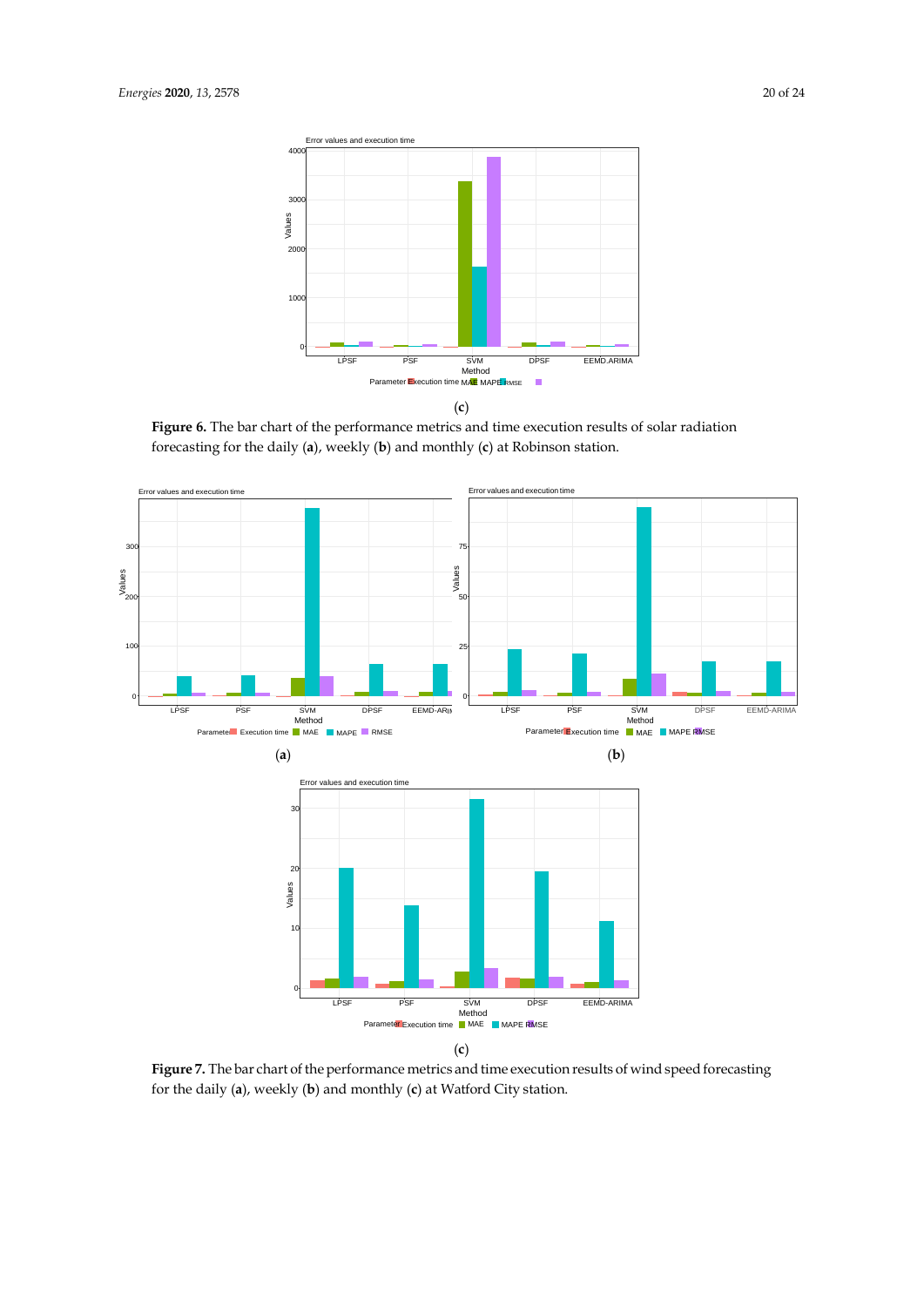<span id="page-20-0"></span>

**Figure 8.** The bar chart of the performance metrics and time execution results of wind speed forecasting for the daily (**a**), weekly (**b**) and monthly (**c**) at Watford City station.

#### **5. Discussion**

This article proposed and demonstrated the ForecastTB package as a test-bench for comparing the time series forecasting methods as a crucial step towards more formal time series analysis. This demonstration is further described with some case studies to show how characteristics of the temporal correlation structure can influence the forecast accuracy. The ForecastTB package greatly assists in comparing different forecasting methods and considering the characteristic of the time series dataset.

Also, this paper explains how new forecasting methods and error metrics can be introduced in the comparative test-bench. As such, the package allows users to include additional forecasting methods for comparison, which can be extremely useful given the capability of R to interface with other programming languages (e.g., matlabr for MatLab [\[52\]](#page-23-16); Rcpp for compiled languages [\[53\]](#page-23-17) and many other). Finally, a simple plug-and-play module based architecture of the ForecastTB to append or remove several forecasting methods and error metrics makes it a robust and handy tool to evaluate forecasting analysis.

It is worth mentioning that forecasting different time scale wind speed and solar radiation is highly essential for multiple energy sources harvesting [\[54](#page-23-18)[–56\]](#page-23-19). Providing an accurate and reliable forecasting intelligent computer aid models for wind speed and solar radiation can contribute to the base knowledge of friendly energy sources and sustainable green cities. To the best knowledge of the current research, the feasibility of the LPSF and PSF models is evidenced to be capable to module related energy datasets.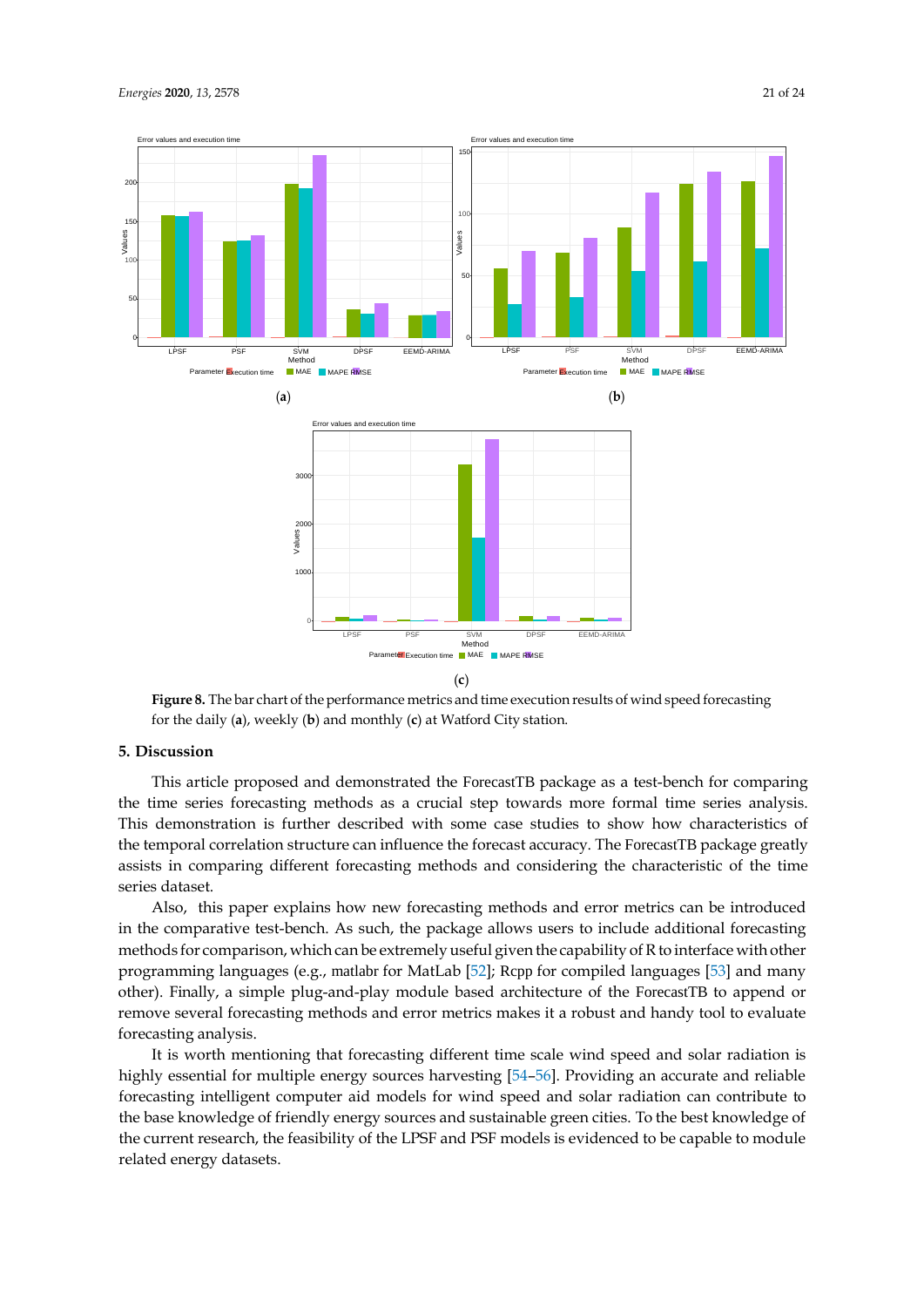**Author Contributions:** All the authors contributed equally to this work. Conceptualization, N.D.B. and G.B.A.; methodology, N.D.B. and G.B.A.; software, N.D.B.; validation, N.D.B. and Z.M.Y.; formal analysis, N.D.B., Z.M.Y. and G.B.A.; investigation, N.D.B.; resources, Z.M.Y. and G.B.A.; data curation, N.D.B. and Z.M.Y.; writing – original draft preparation, N.D.B.; writing—review and editing, G.B.A.; visualization, N.D.B.; supervision, G.B.A.; project administration, G.B.A.; funding acquisition, G.B.A. All authors have read and agreed to the published version of the manuscript.

**Funding:** This study was funded by Apple Inc. as part of the APPLAUSE bio-energy collaboration with Aarhus University.

Acknowledgments: Authors acknowledge the Rcommunity and The Comprehensive R Archive Network (CRAN) maintainers for providing feedback over the package.

**Conflicts of Interest:** The authors declare no conflict of interest.

## **Abbreviations**

The following abbreviations are used in this manuscript:

| <b>ARIMA</b>  | Auto Regressive Integrated Moving Average |
|---------------|-------------------------------------------|
| <b>CRAN</b>   | The Comprehensive R Archive Network       |
| <b>ETS</b>    | Error, Trend, Seasonal                    |
| <b>LPSF</b>   | Modified Pattern Sequence based Forecast  |
| <b>MATLAB</b> | Matrix Laboratory                         |
| MAE           | Mean Absolute Error                       |
| <b>MAPE</b>   | Mean Absolute Percentage Error            |
| <b>PCV</b>    | Percent Change in Variance                |
| PSF           | Pattern Sequence based Forecast           |
| <b>RMSE</b>   | Root Mean Square Error                    |
|               |                                           |

# **References**

- <span id="page-21-2"></span><span id="page-21-1"></span><span id="page-21-0"></span>1. Sagheer, A.; Kotb, M. Time series forecasting of petroleum production using deep LSTM recurrent networks. *Neurocomputing* **2019**, *323*, 203–213. [\[CrossRef\]](http://dx.doi.org/10.1016/j.neucom.2018.09.082)
- 2. Bokde, N.; Feijóo, A.; Kulat, K. Analysis of differencing and decomposition preprocessing methods for wind speed prediction. *Appl. Soft Comput.* **2018**, *71*, 926–938. [\[CrossRef\]](http://dx.doi.org/10.1016/j.asoc.2018.07.041)
- <span id="page-21-3"></span>3. Arce, P.; Antognini, J.; Kristjanpoller, W.; Salinas, L. Fast and Adaptive Cointegration Based Model for Forecasting High Frequency Financial Time Series. *Comput. Econ.* **2019**, *54*, 99–112. [\[CrossRef\]](http://dx.doi.org/10.1007/s10614-017-9691-7)
- <span id="page-21-4"></span>4. Gonzalez-Vidal, A.; Jimenez, F.; Gomez-Skarmeta, A.F. A methodology for energy multivariate time series forecasting in smart buildings based on feature selection. *Energy Build.* **2019**, *196*, 71–82.[\[CrossRef\]](http://dx.doi.org/10.1016/j.enbuild.2019.05.021)
- <span id="page-21-5"></span>5. Divina, F.; García Torres, M.; Goméz Vela, F.A.; Vázquez Noguera, J.L. A comparative study of time series forecasting methods for short term electric energy consumption prediction in smart buildings. *Energies*  **2019**, *12*, 1934. [\[CrossRef\]](http://dx.doi.org/10.3390/en12101934)
- <span id="page-21-6"></span>6. Shih, H.; Rajendran, S. Comparison of time series methods and machine learning algorithms for forecasting Taiwan Blood Services Foundation's blood supply. *J. Healthc. Eng.* **2019**, *2019*, 6123745. [\[CrossRef\]](http://dx.doi.org/10.1155/2019/6123745)
- <span id="page-21-7"></span>7. Vázquez, M.; Melin, P.; Prado-Arechiga, G. Hybrid Neural-Fuzzy Modeling and Classification System for Blood Pressure Level Affectation. In *Hybrid Intelligent Systems in Control, Pattern Recognition and Medicine*; Springer: Berlin/Heidelberg, Germany, 2020; pp. 257–269.
- <span id="page-21-8"></span>8. Mithiya, D.; Datta, L.; Mandal, K. Time Series Analysis and Forecasting of Oilseeds Production in India: Using Autoregressive Integrated Moving Average and Group Method of Data Handling–Neural Network. *Asian J. Agric. Ext. Econ. Sociol.* **2019**, *30*, 1–14. [\[CrossRef\]](http://dx.doi.org/10.9734/ajaees/2019/v30i230106)
- <span id="page-21-9"></span>9. Gupta, A.; Bokde, N.; Kulat, K. Hybrid leakage management for water network using PSF algorithm and soft computing techniques. *Water Resour. Manag.* **2018**, *32*, 1133–1151. [\[CrossRef\]](http://dx.doi.org/10.1007/s11269-017-1859-3)
- <span id="page-21-10"></span>10. Kim, J.; Lee, H. A study on predictive model for forecasting anti-aircraft missile spare parts demand based on machine learning. *Korean Data Inf. Sci. Soc.* **2019**, *30*, 587–596.
- 11. Eze, N.; Asogwa, O.; Obetta, A.; Ojide, K.; Okonkwo, C. A Time Series Analysis of Federal Budgetary Allocations to Education Sector in Nigeria (1970–2018). *Am. J. Appl. Math. Stat.* **2020**, *8*, 1–8.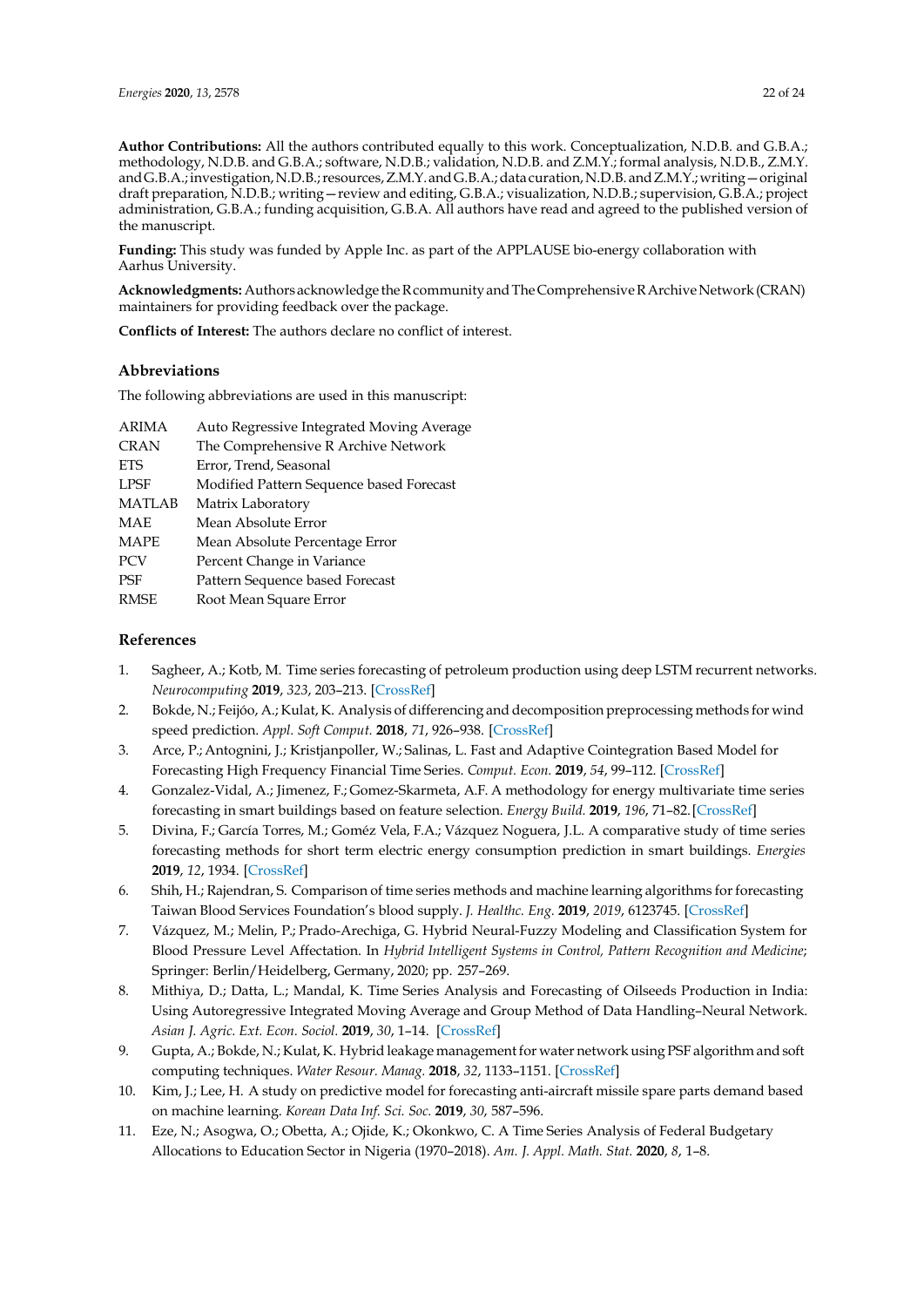- <span id="page-22-1"></span><span id="page-22-0"></span>12. Li, M.; Hinnov, L.; Kump, L. Acycle: Time-series analysis software for paleoclimate research and education. *Comput. Geosci.* **2019**, *127*, 12–22. [\[CrossRef\]](http://dx.doi.org/10.1016/j.cageo.2019.02.011)
- <span id="page-22-2"></span>13. Adamuthe, A.C.; Thampi, G.T. Technology forecasting: A case study of computational technologies. *Technol. Forecast. Soc. Chang.* **2019**, *143*, 181–189. [\[CrossRef\]](http://dx.doi.org/10.1016/j.techfore.2019.03.002)
- <span id="page-22-3"></span>14. Patil, J.; Bokde, N.; Mishra, S.K.; Kulat, K. PSF-Based Spectrum Occupancy Prediction in Cognitive Radio. In *Advanced Engineering Optimization Through Intelligent Techniques*; Springer: Berlin/Heidelberg, Germany, 2020; pp. 609–619.
- <span id="page-22-4"></span>15. Maroufpoor, S.; Maroufpoor, E.; Bozorg-Haddad, O.; Shiri, J.; Yaseen, Z.M. Soil moisture simulation using hybrid artificial intelligent model: Hybridization of adaptive neuro fuzzy inference system with grey wolf optimizer algorithm. *J. Hydrol.* **2019**, *575*, 544–556. [\[CrossRef\]](http://dx.doi.org/10.1016/j.jhydrol.2019.05.045)
- <span id="page-22-5"></span>16. Sanikhani, H.; Deo, R.C.; Samui, P.; Kisi, O.; Mert, C.; Mirabbasi, R.; Gavili, S.; Yaseen, Z.M. Survey of different data-intelligent modeling strategies for forecasting air temperature using geographic information as model predictors. *Comput. Electron. Agric.* **2018**, *152*, 242–260. [\[CrossRef\]](http://dx.doi.org/10.1016/j.compag.2018.07.008)
- <span id="page-22-6"></span>17. Yaseen,Z.M.; Tran,M.T.;Kim, S.; Bakhshpoori, T.;Deo,R.C. Shear strength prediction of steelfiberreinforced concrete beamusinghybridintelligencemodels: Anewapproach. *Eng. Struct.* **2018**, *177*, 244–255. [\[CrossRef\]](http://dx.doi.org/10.1016/j.engstruct.2018.09.074)
- <span id="page-22-7"></span>*18.* Casdagli, M. Chaos and deterministic versus stochastic non-linear modelling. *J. R. Stat. Soc. Ser. B (Methodol.)* **1992**, *54*, 303–328.
- <span id="page-22-9"></span><span id="page-22-8"></span>19. Shumway, R.H.; Stoffer, D.S. Time series analysis and its applications. *Stud. Inform. Control* **2000**, *9*, 375–376.
- 20. Box, G.E.; Jenkins, G.M.; Reinsel, G.C.; Ljung, G.M. *Time Series Analysis: Forecasting and Control*; John Wiley & Sons: Hoboken, NJ, USA, 2015.
- <span id="page-22-10"></span>21. Yaseen, Z.M.; Mohtar, W.H.M.W.; Ameen, A.M.S.; Ebtehaj, I.; Razali, S.F.M.; Bonakdari, H.; Salih, S.Q.; Al-Ansari, N.; Shahid, S. Implementation of univariate paradigm for streamflow simulation using hybrid data-driven model: Case study in tropical region. *IEEE Access* **2019**, *7*, 74471–74481.[\[CrossRef\]](http://dx.doi.org/10.1109/ACCESS.2019.2920916)
- <span id="page-22-11"></span>22. Beyaztas, U.; Salih, S.Q.; Chau, K.W.; Al-Ansari, N.; Yaseen, Z.M. Construction of functional data analysis modeling strategy for global solar radiation prediction: Application of cross-station paradigm. *Eng. Appl. Comput. Fluid Mech.* **2019**, *13*, 1165–1181. [\[CrossRef\]](http://dx.doi.org/10.1080/19942060.2019.1676314)
- <span id="page-22-12"></span>23. Yozgatligil, C.; Aslan, S.; Iyigun, C.; Batmaz, I. Comparison of missing value imputation methods in time series: The case of Turkish meteorological data. *Theor. Appl. Climatol.* **2013**, *112*, 143–167. [\[CrossRef\]](http://dx.doi.org/10.1007/s00704-012-0723-x)
- <span id="page-22-13"></span>24. Tao, H.; Salih, S.Q.; Saggi, M.K.; Dodangeh, E.; Voyant, C.; Al-Ansari, N.; Yaseen, Z.M.; Shahid, S. A Newly Developed Integrative Bio-Inspired Artificial Intelligence Model for Wind Speed Prediction. *IEEE Access*  **2020**, *8*, 83347–83358. [\[CrossRef\]](http://dx.doi.org/10.1109/ACCESS.2020.2990439)
- <span id="page-22-14"></span>25. Bokde, N.D.; Andersen, G.B. *ForecastTB: Test Bench for the Comparison of Forecast Methods*; R Package Version 1.0.1; R Foundation for Statistical Computing: Vienna, Austria,2020.
- <span id="page-22-15"></span>26. Beck, M.W.; Bokde, N.; Asencio-Cortés, G.; Kulat, K. R package imputetestbench to compare imputation methods for univariate time series. *R J.* **2018**, *10*, 218. [\[CrossRef\]](http://dx.doi.org/10.32614/RJ-2018-024)[\[PubMed\]](http://www.ncbi.nlm.nih.gov/pubmed/30607263)
- <span id="page-22-16"></span>27. Bokde, N.; Beck, M. *imputeTestbench: Test Bench for Missing Data Imputing Models/Methods Comparison*; R Package Version 3.0.3; R Foundation for Statistical Computing: Vienna, Austria,2016.
- 28. Bokde, N.; Beck, M.W.; Álvarez, F.M.; Kulat, K. A novel imputation methodology for time series based on pattern sequence forecasting. *Pattern Recognit. Lett.* **2018**, *116*, 88–96. [\[CrossRef\]](http://dx.doi.org/10.1016/j.patrec.2018.09.020) [\[PubMed\]](http://www.ncbi.nlm.nih.gov/pubmed/30416234)
- 29. Shaadan, N.; Rahim, N. Imputation Analysis for Time Series Air Quality (PM10) Data Set: A Comparison of Several Methods. *J. Phys. Conf. Ser. Iop Publ.* **2019**, *1366*, 012107. [\[CrossRef\]](http://dx.doi.org/10.1088/1742-6596/1366/1/012107)
- <span id="page-22-17"></span>30. Arowolo, O.A. Foreign Investment Dependence and Infant Mortality Outcomes in the Sub-Sahara: A Bayesian P-Spline Approach to Processing Missing Sub-Regional Data. Ph.D. Thesis, University of Texas, Dallas, TX, USA, 2019.
- <span id="page-22-18"></span>31. Bokde, N.; Feijóo, A.; Villanueva, D. Wind Turbine Power Curves Based on the Weibull Cumulative Distribution Function. *Appl. Sci.* **2018**, *8*, 1757. [\[CrossRef\]](http://dx.doi.org/10.3390/app8101757)
- <span id="page-22-19"></span>32. Wickham, H. Reshaping Data with the reshape Package. *J. Stat. Softw.* **2007**, *21*, 1–20. [\[CrossRef\]](http://dx.doi.org/10.18637/jss.v021.i12)
- <span id="page-22-20"></span>33. R Core Team. *R:A Language andEnvironmentforStatisticalComputing*; R Foundation for Statistical Computing: Vienna, Austria, 2019.
- <span id="page-22-21"></span>34. Wickham, H. *ggplot2: Elegant Graphics for Data Analysis*; Springer: New York, NY, USA, 2016.
- 35. Gu, Z.; Gu, L.; Eils, R.; Schlesner, M.; Brors, B. circlize implements and enhances circular visualization in R. *Bioinformatics* **2014**, *30*, 2811–2812. [\[CrossRef\]](http://dx.doi.org/10.1093/bioinformatics/btu393)